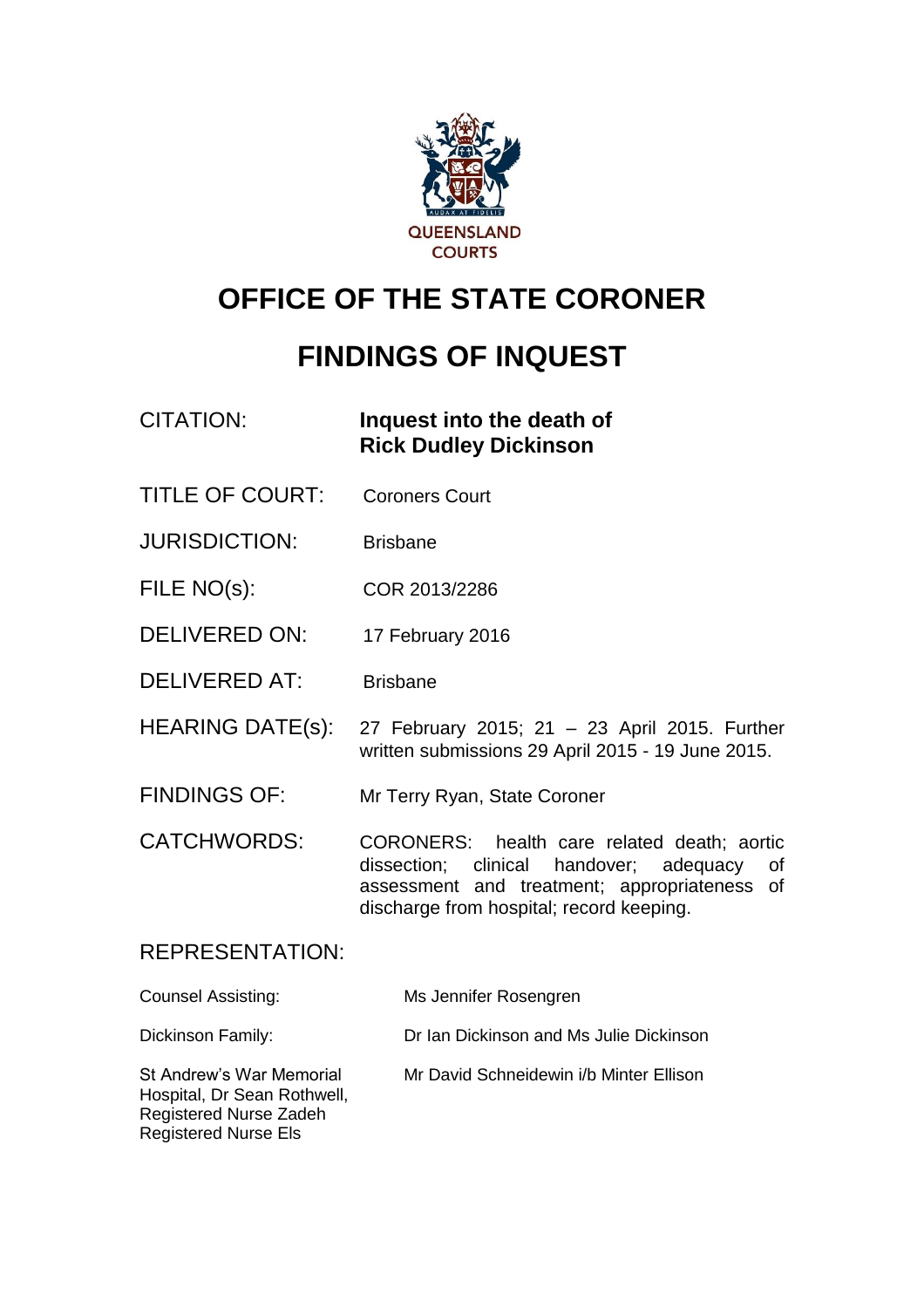| <b>Registered Nurse Aldous</b><br><b>Registered Nurse Hughes</b> | Ms Sally Robb i/b Roberts and Kane |
|------------------------------------------------------------------|------------------------------------|
| Dr Paul Cole                                                     | Ms Melinda Zerner i/b Avant Law    |
| Queensland Ambulance Service                                     | Ms Donna Callaghan i/b QAS         |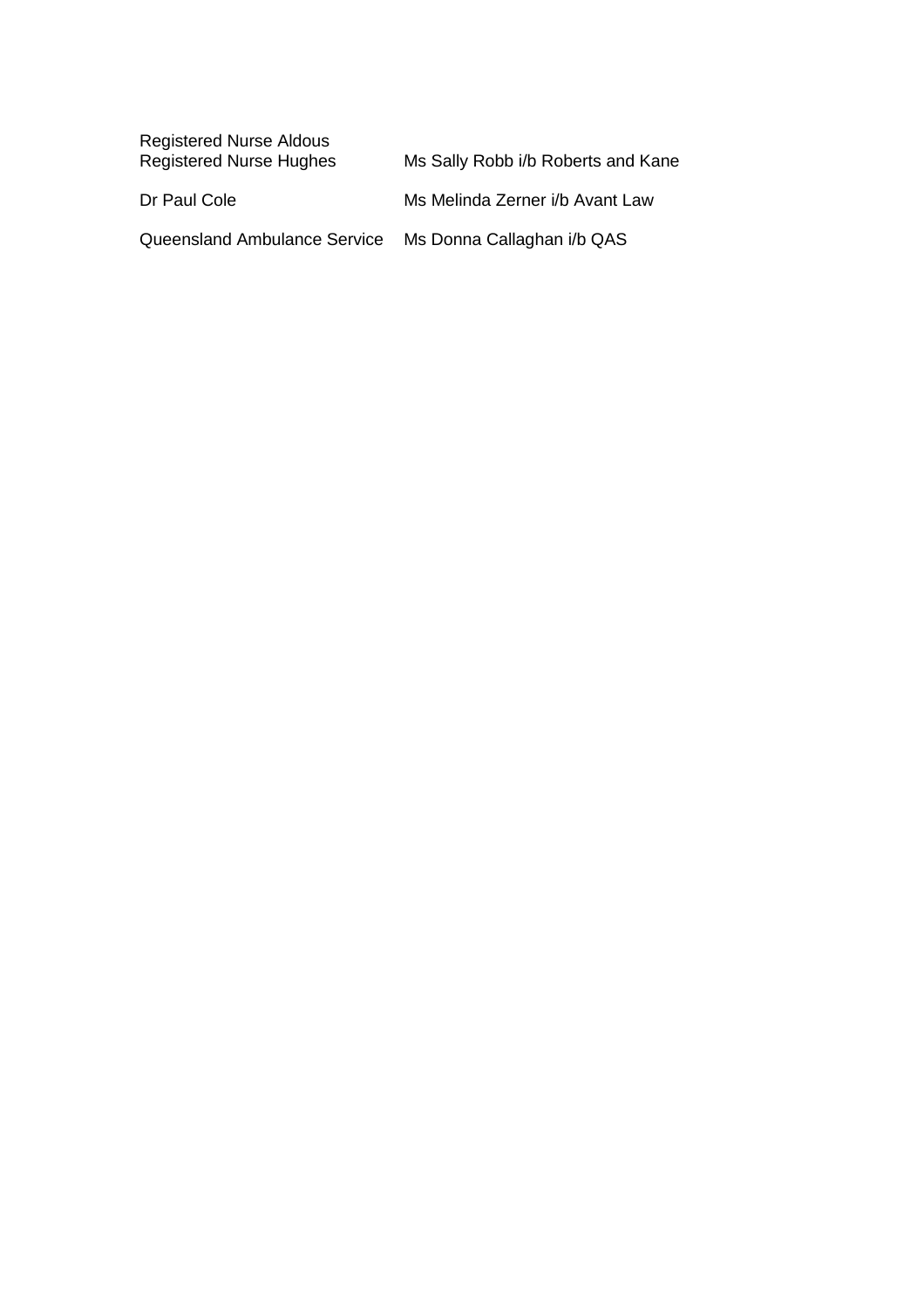| Conclusions Regarding Queensland Ambulance Service  15     |  |
|------------------------------------------------------------|--|
| Conclusions Regarding St Andrew's War Memorial Hospital 17 |  |
|                                                            |  |
|                                                            |  |
|                                                            |  |
|                                                            |  |
|                                                            |  |
|                                                            |  |
|                                                            |  |
|                                                            |  |
|                                                            |  |
|                                                            |  |
|                                                            |  |

## **Contents**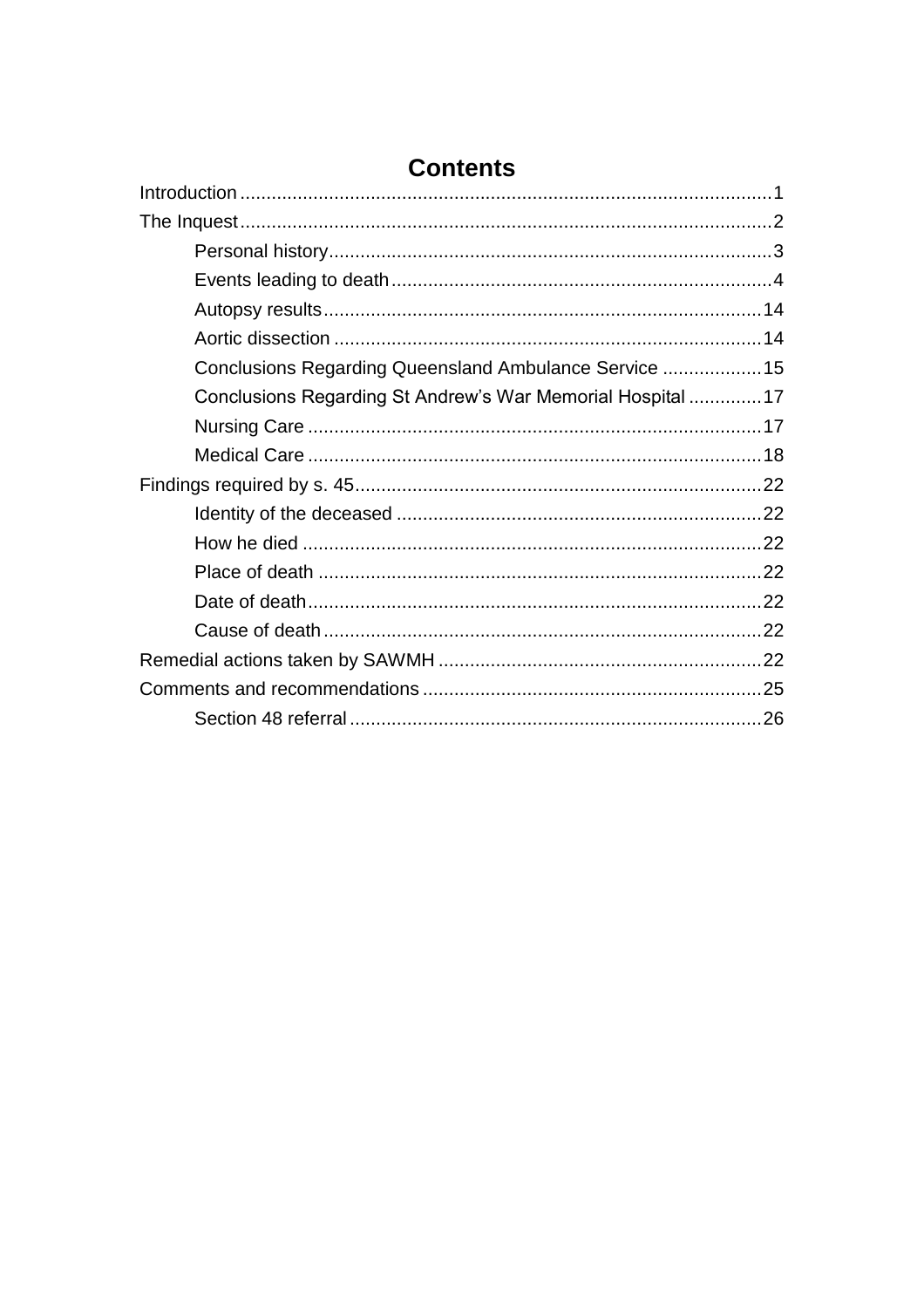## <span id="page-3-0"></span>**Introduction**

- 1. On the afternoon of 26 June 2013, Rick Dickinson went to the Goodlife Health Club (the gym) at Ashgrove. He experienced central chest pain and felt dizzy while performing shoulder presses. Staff at the gym asked if the pain was in the area of his heart or muscles. Rick said that it was muscular pain and returned to training. Soon after he told gym staff about severe pain and numbness in his lower back and legs.
- 2. Goodlife staff called the Queensland QAS Service (QAS). After the QAS arrived vital signs were taken and a visual assessment was conducted. An ECG provided no explanation for the chest pain. Bilateral blood pressures were taken, with the possibility of aortic dissection in mind. The results were normal. While such results were not enough to totally exclude aortic dissection, the QAS paramedics thought that diagnosis was unlikely based on the symptoms exhibited by patients seen previously.
- 3. The QAS administered morphine and took Rick to the St Andrew's War Memorial Hospital (SAWMH) and initially treated and cared for him in the Emergency Centre. After he was seen by a triage nurse he was transferred to the orthopaedic bay. More pain relief was administered.
- 4. After seeing the doctor on duty at around 6:55pm he was taken to radiology for a CT scan of his lumbar spine. The scan was conducted at 8:00pm by which time his pain level had diminished. The treating doctor thought it was unlikely that Rick was suffering a life threatening condition, as those conditions would not usually produce symptoms that spontaneously improved. Rick was discharged from hospital with a plan that he consult his general practitioner the next day.
- 5. Rick had arranged for his friend, Geoffrey Walker, to pick him up from hospital. When they arrived back at Rick's home, Rick appeared in good spirits, though was complaining of ongoing numbness in his legs. He said he was tired and going to bed. At 1:00pm the following day, 27 June 2013, Mr Walker attempted to contact Rick with no response. He went to Rick's unit with Rick's sister and found him on the bed. There was a bowl on the bedside table containing a large quantity of vomit. Rick was clearly deceased. QAS officers confirmed this when they attended.
- 6. These findings:
	- confirm the identity of the deceased person, how he died, and the time, place and medical cause of his death;
	- consider the appropriateness of the assessment and management of the deceased by the QAS;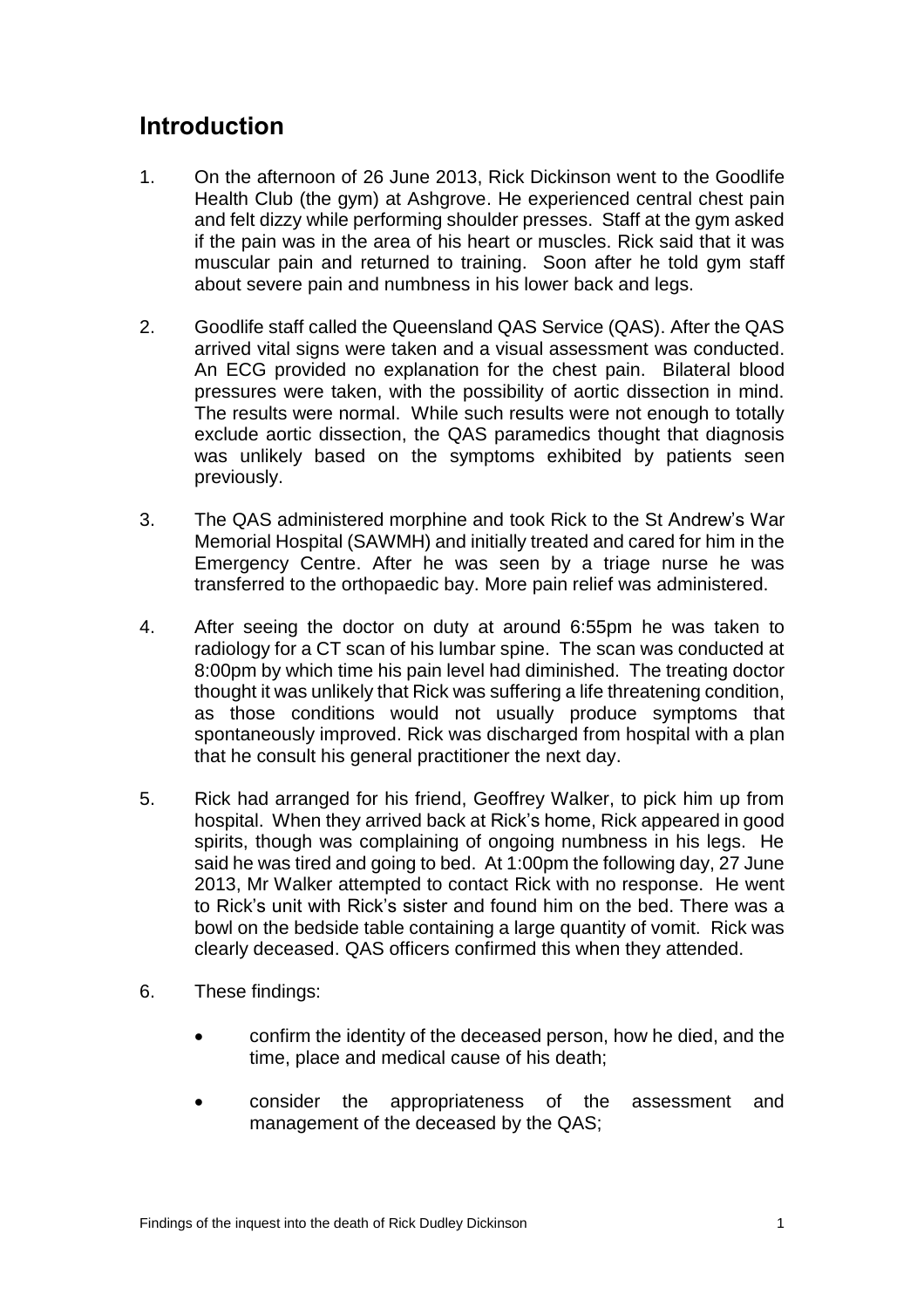- consider the appropriateness of the assessment and management of the deceased by SAWMH, including whether aortic dissection ought to have been considered in the differential diagnoses; and
- consider whether the deceased was discharged prematurely from the hospital.
- 7. Rick's death was reported under the *Coroners Act 2003,* as the cause of his death was unknown. As he was treated at SAWMH on the evening before his death, it was also considered to be a possible health care related death.
- 8. The initial coronial investigation into Rick's death concluded that it was due to natural causes. However, the investigation was reopened following concerns expressed by Rick's family about that finding, and a report was commissioned from Professor Anne-Maree Kelly.

## <span id="page-4-0"></span>**The Inquest**

- 9. A pre-inquest conference was held on 27 February 2015, and the inquest was held in Brisbane from 21 – 23 April 2015. All of the statements, records of interview, medical records, and materials gathered during the investigation were tendered at the inquest.
- 10. Counsel assisting at the pre-inquest conference, Ms Rosengren, proposed that all evidence be tendered and that oral evidence be heard from the following witnesses:
	- Dr Ian Dickinson Rick's brother
	- Julie Dickinson Rick's sister
	- Geoffrey Walker Rick's friend
	- Daniel Bloor QAS paramedic
	- Ben Carroll QAS paramedic
	- Maria Els Registered Nurse, SAWMH
	- Beverley Aldous Registered Nurse, SAWMH
	- Shiva Zadeh Registered Nurse, SAWMH
	- Dr Paul Cole Senior Medical Officer, SAWMH
	- Dr Sean Rothwell Director of Emergency Services, SAWMH

#### *Expert witnesses*

- Professor Anne-Maree Kelly Senior Emergency Physician, Western Health, Victoria
- Dr Christopher May Director of Emergency Medicine, Redland **Hospital**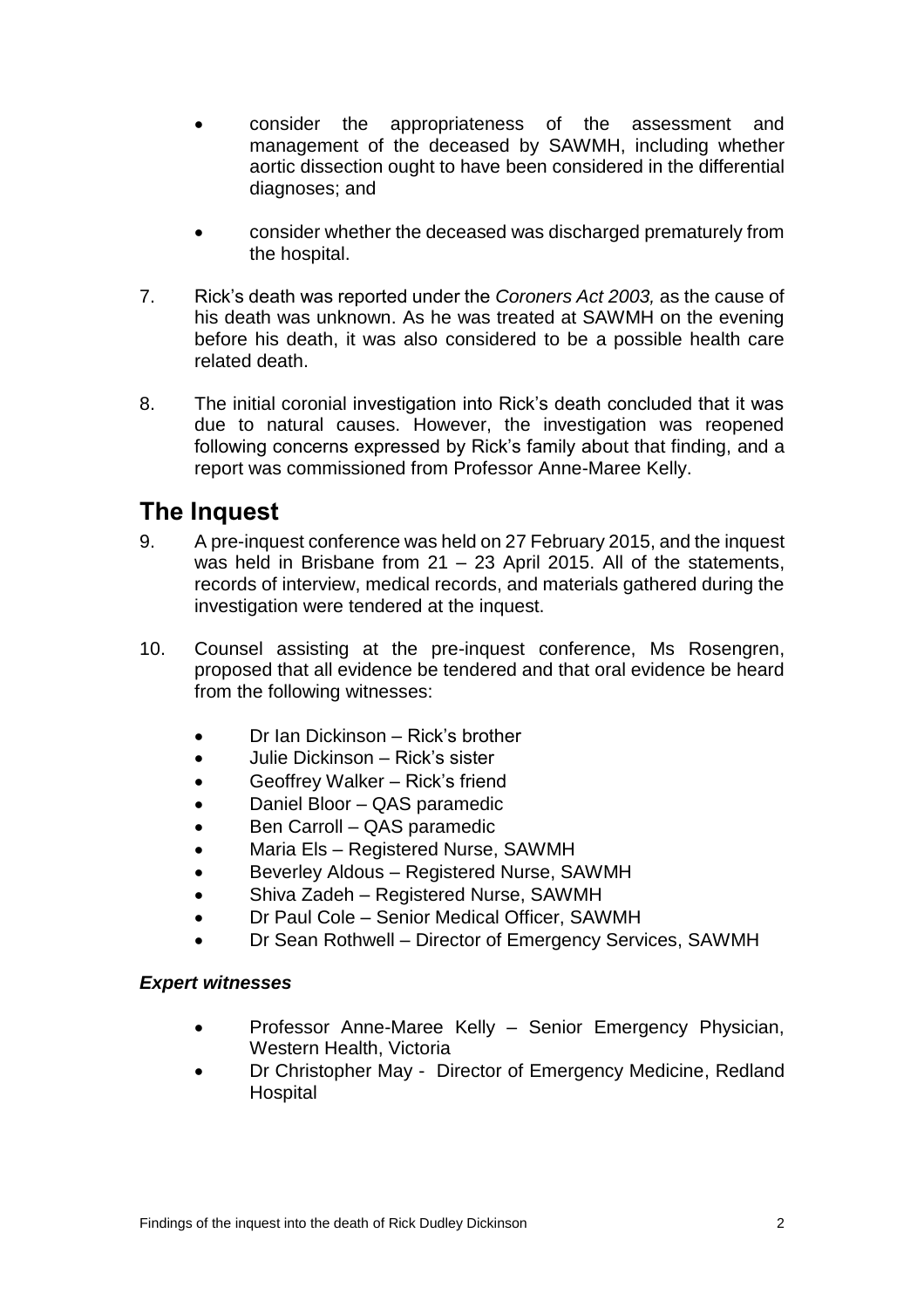- 11. I agreed that the evidence tendered in addition to the oral evidence from these witnesses was sufficient for me to make the requisite findings.
- 12. After the conclusion of oral evidence at the inquest, I received detailed and helpful submissions from counsel assisting and those granted leave to appear, including Rick's family. Those submissions have been of great assistance in the preparation of these findings.
- 13. The purpose of a coronial investigation, including by inquest, is to enable a coroner to make findings in relation to the matters required by s. 45 of the *Coroners Act 2003,* including how and what caused the person to die. A coroner is not able to make any findings of civil or criminal liability. Following an inquest a coroner can also make recommendations, where appropriate, about ways to prevent deaths from happening in similar circumstances.

#### <span id="page-5-0"></span>*Personal history*

- 14. Rick was aged 55 years at the time of his death. His family very helpfully provided me with information about his personal history. Rick was a son, brother and brother-in-law, uncle, a 'second dad' to four nieces, a godson and a godfather. Rick was regarded by his family as an entrepreneur. He had lived overseas in London, New York, San Francisco and Belo Horizonte in Brazil where he developed businesses, mostly in the hospitality industry. He had returned to Brisbane to care for his mother.
- 15. Rick's family informed me that he was a very fit and health conscious person. He regularly went to the gym and was an A-grade squash player. He had been an accomplished swimmer and rugby player, and played competitive tennis each week in the lead up to his untimely death. He saw his general practitioner infrequently, and had been treated for low/medium grade prostate cancer.<sup>1</sup>
- 16. Rick was passionate about social justice issues and worked to overcome systemic and personal discrimination. His long-time efforts were mostly focused on support of reconciliation for Indigenous peoples and feminism, but in particular the battle for marriage equality.
- 17. Rick's brother and sister represented the family at the inquest. It is very clear that Rick's family feel a deep sense of loss as a result of his sudden death. They are justifiably disappointed with the treatment Rick received at SAWMH, and the failure to identify and treat his condition, which led to Rick's death alone at home. He was much loved by his family and continues to be greatly missed. I extend to them my sincere condolences.

 $\overline{a}$ <sup>1</sup> Exhibit C2

Findings of the inquest into the death of Rick Dudley Dickinson 3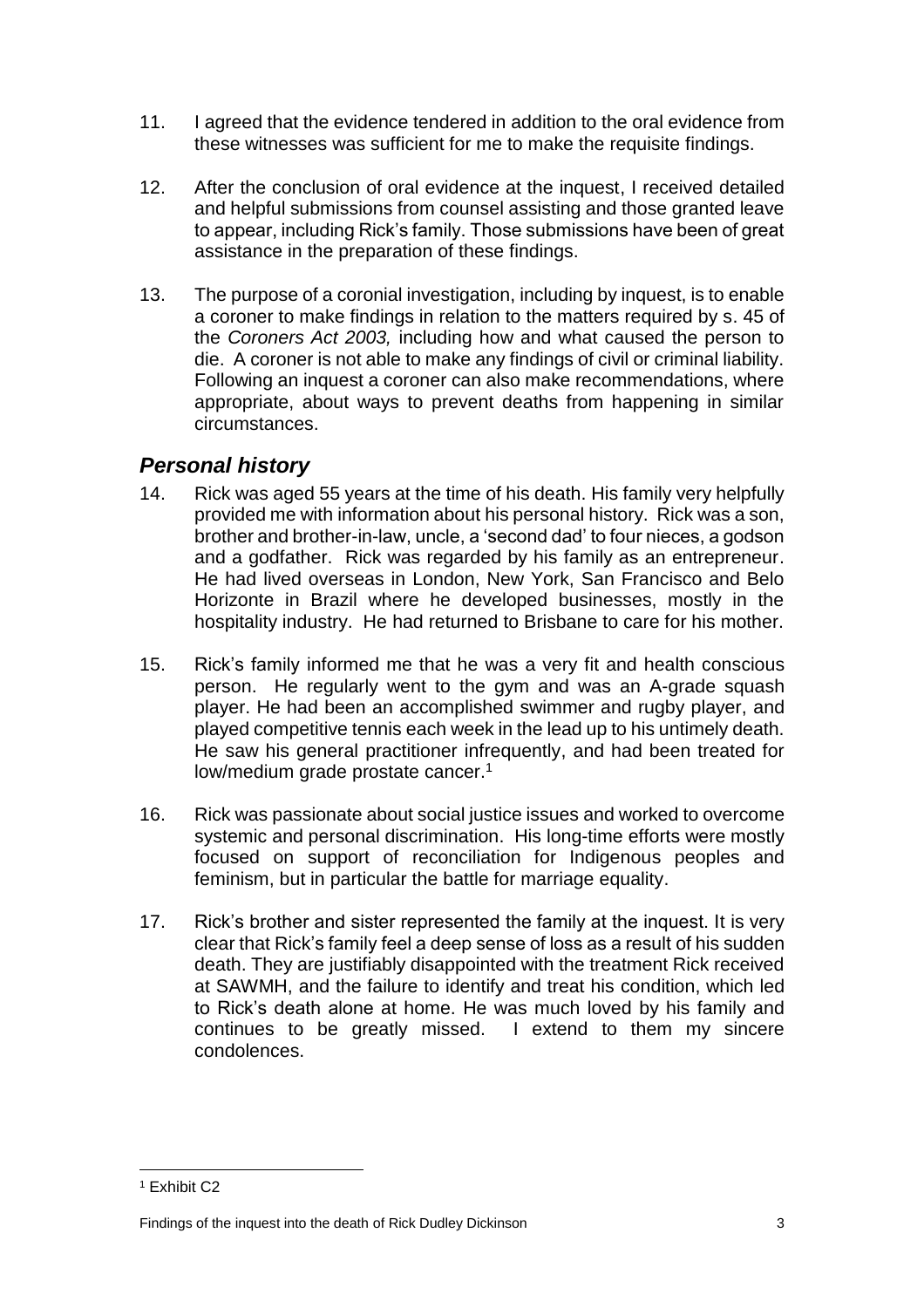### <span id="page-6-0"></span>*Events leading to death*

- 18. As part of his normal routine, Rick went to the gym at Ashgrove on 26 June 2013. Shortly after 5:30pm he was doing 'military' shoulder presses when he approached reception looking off colour and holding his chest. Rick complained of chest pain and dizziness. One of the staff members asked Rick if the pain was in his heart or muscles. He described it as a 'muscle' pain. After sitting down for five minutes Rick said he was feeling better and returned to training.<sup>2</sup>
- 19. Rick immediately returned to reception complaining of pain in his lower back and legs. As he was trying to gather up his personal belongings to leave he stopped and said that his pain was getting worse and he was starting to go numb from the waist down. He was taken to the staff room where he lay in a comfortable position on the floor but reported that the pain was getting worse and he was losing more feeling. It was decided to call the QAS approximately 10 minutes later, at around 5:41pm. The QAS was told that Rick had chest pain and was clammy. $3$  The gym incident report recorded the description of Rick's injury as:

*"Chest – pain in centre of chest. Waist down – numbness and pain".<sup>4</sup>*

- 20. Rick's brother, Dr Ian Dickinson, is an experienced medical practitioner. In evidence at the inquest, Ian recalled that Rick had called him three times on the evening of 26 June 2013. The first call was received while Rick was at the gym and in a very distressed state. Rick told him that he had experienced sudden chest pain and had become sweaty. He told Ian that he was scared. Ian advised him to ring an ambulance but Rick told him that this had already been attended to. Ian asked Rick to call him from the hospital.<sup>5</sup>
- 21. The ambulance was dispatched at 5:43pm and arrived at the gym at 5:50pm. At this time Rick was lying down in obvious distress. He was anxious and was repeatedly telling the paramedics that he could not move. Rick reported that he had initially experienced central chest pain while performing overhead shoulder press exercises. He rated the severity of this pain as 8/10 at onset. It was dull in nature and selfresolved over approximately five minutes. He then experienced the onset of severe buttock pain, aching in nature, radiating down the posterior aspect of his upper legs associated with numbness below the level of his navel.<sup>6</sup>
- 22. Vital signs were taken and visual assessment of Rick's feet found slight pallor. An ECG was undertaken. These observations and investigation provided no explanation for Rick's chest pain. For this reason bilateral

<sup>2</sup> Exhibit C1

<sup>3</sup> Exhibit C13.4

<sup>4</sup> Exhibit C1

<sup>5</sup> Exhibit B11

<sup>6</sup> Exhibit C13.4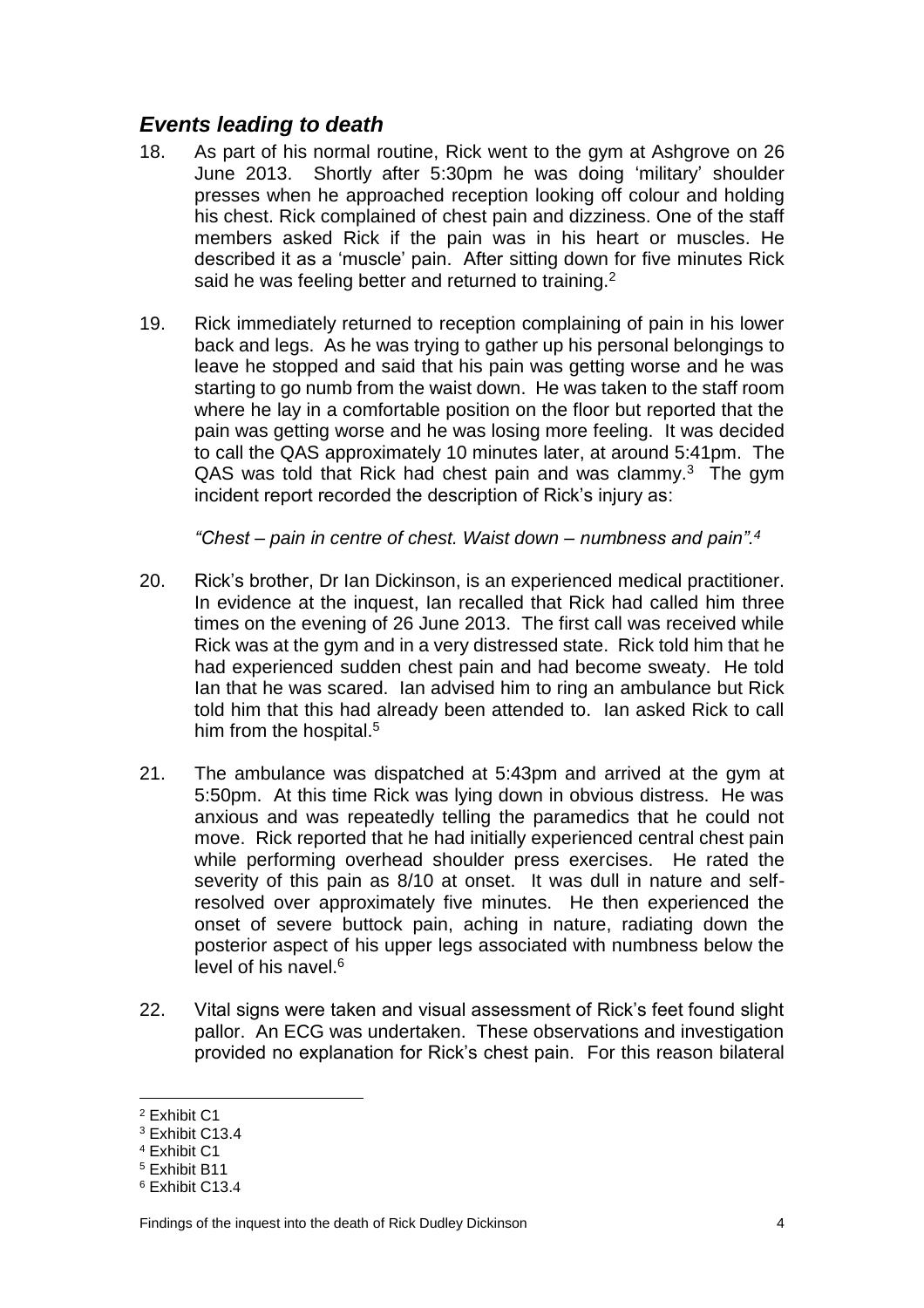blood pressures were taken to rule out an aneurism and with aortic dissection in mind. These were normal.

- 23. At the inquest, it was confirmed by QAS Advanced Care Paramedic (ACP) Carroll that he was aware that such a finding did not enable aortic dissection to be excluded. However, he considered such a diagnosis was unlikely, as he had previously treated other patients who had suffered aortic dissections and they had not presented in a similar way. ACP Carroll was not aware that symptoms such as chest pain could resolve in a patient who was suffering from an aortic dissection. While ACP Carroll thought it unlikely that an aneurysm or dissection had caused Rick's chest pain, he said it was not something he could diagnose at the gym.
- 24. Intravenous access was obtained and at approximately 6:06pm Rick was given Ondansetron, a medication commonly used to prevent nausea and vomiting. Some four minutes later he was administered 5mg of morphine for pain relief. At 6:21pm, Rick was administered a further 2.5mg of morphine. This was shortly before Rick was placed onto the QAS stretcher. At 6:25pm he was also given 3ml of another pain relieving medication known as methoxyflurane and was placed in the rear of the QAS vehicle.
- 25. ACP Carroll called St Andrew's War Memorial Hospital (SAWMH) enroute to ascertain whether it was an appropriate facility for Rick to be transferred to, and to notify the hospital of Rick's imminent arrival and his clinical presentation. He spoke with Nurse Maria Els, who I also heard from at the inquest. ACP Carroll had little recollection of this conversation. Nurse Els recalled part of the history provided to her was that Rick had experienced chest pain that had resolved.
- 26. While being transported in the QAS vehicle, Rick did not complain of further chest pain and there was no deterioration in his neurovascular observations. However, he was still reporting significant pain to his buttock and legs, the severity of which he rated as 8/10. This pain was associated with numbness and loss of function. ACP Carroll was satisfied that Rick had good motor function to his left leg and Rick was observed to sleep intermittently.
- 27. ACP Carroll thought the most likely diagnosis was of musculoskeletal origin given the onset of Rick's symptoms while he was exercising at the gym. However, he was cognisant of the fact that Rick's complaint of numbness from the navel to his toes did not fit neatly with such a cause. Unsurprisingly, ACP Carroll was at a loss to identify a medical explanation for Rick's presentation. For this reason, he recorded in the electronic ambulance report form ('eARF') that Rick had undiagnosed severe pain involving the buttocks and legs with associated loss of function.<sup>7</sup>

 $\overline{a}$ <sup>7</sup> Exhibit C13.4

Findings of the inquest into the death of Rick Dudley Dickinson 5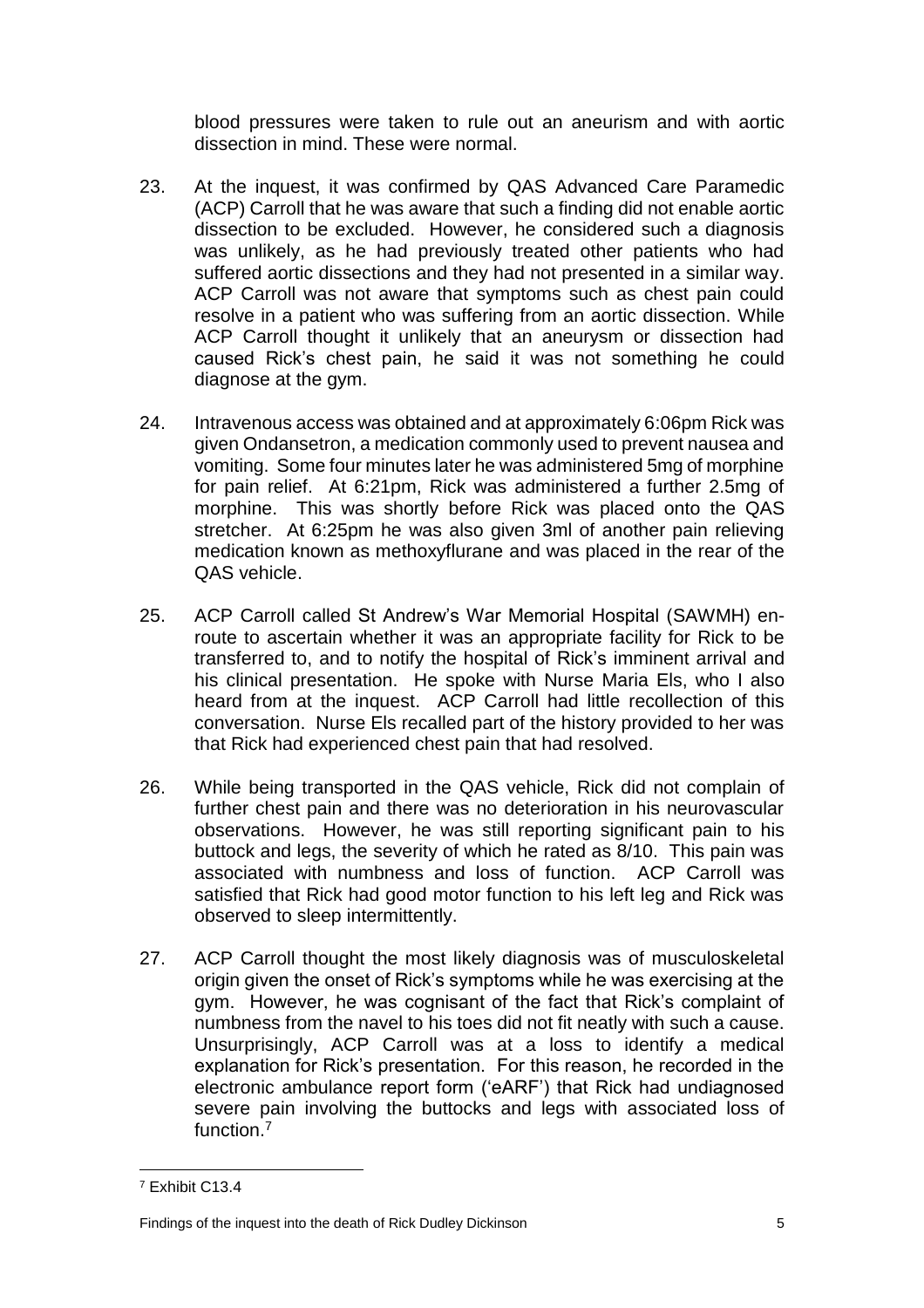- 28. The QAS vehicle reached SAWMH at 6:35pm and Rick proceeded through triage at 6:45pm. The nursing electronic record indicates that the triage nurse was Nurse Jacqueline Butler.<sup>8</sup> However, I am satisfied that it was in fact Nurse Els. The confusion arose in circumstances where Nurse Butler had left the computer unattended without logging out. Nurse Els entered the triage information without realising that Nurse Butler was still logged on to the computer.
- 29. ACP Carroll handed Rick over to Nurse Els in the Emergency Centre at approximately 6:50pm. At this time the Centre was operating at near capacity. There were 12 bays, which comprised of two cardiac bays, one eye/ENT bay, three examination bays, two wound dressing bays, one paediatric bay, two orthopaedic bays and two resuscitation bays (which were reserved for emergencies). $9$
- 30. The Centre was divided into areas, with the paediatric, wound dressing bays and one examination bay comprising the green area. The orthopaedic and other two examination bays were the red area and the cardiac and eye/ENT bays were the blue area. Monitors were in situ in the two cardiac bays, two of the three examination bays and the two resuscitation bays. There were three other mobile monitors. The nurses were allocated to particular areas of the Centre.
- 31. Nurse Els' evidence was that the Emergency Centre was full on the evening of 26 June 2013. The only free bed available for Rick on arrival was in the orthopaedic section. This was away from the nurses' station and had no monitoring equipment in place.
- 32. Nurse Els entered the triage notes in the electronic record while she was being provided the handover from ACP Carroll. The history recorded was of the sudden onset of acute dull chest pain while doing overhead bench presses in a sitting position. This chest pain had resolved but Rick continued to complain of pain in his lower back and buttocks, with loss of feeling in his legs and feet. Nurse Els recorded that QAS paramedics had administered analgesics to Rick, which had given him no relief. At the inquest, ACP Carroll had minimal recollection of the handover apart from Nurse Els reiterating that Rick's feet were slightly pale. Nurse Els had no recollection of having done this.
- 33. After ACP Carroll had transported Rick to the orthopaedic bay he retreated to a staff room to complete the eARF so it could be available to the medical and nursing staff prior to him departing the hospital to attend his next case. The form was printed at 7:12pm. ACP Carroll did not recall taking it and the ECG trace (which he had taken at the gym), to the Emergency Centre but thought that he would have done so soon after printing the eARF. He had no recollection of who he handed these

<sup>8</sup> Exhibit C3, page 29

<sup>9</sup> As depicted in the exhibit B1.2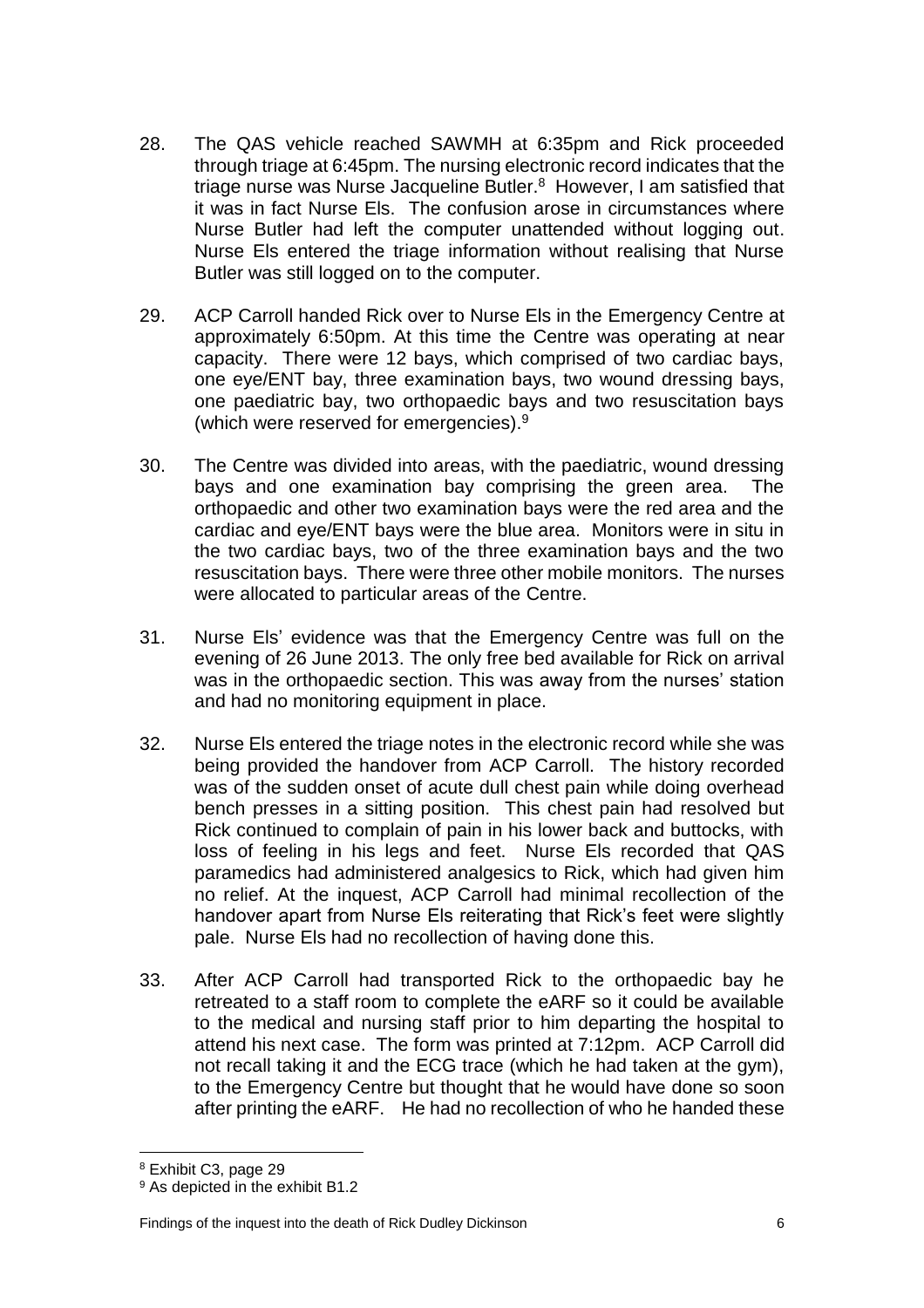documents to and/or where he left them. Dr Cole and the nurses who gave evidence did not recall seeing or referring to either of these documents that evening.

- 34. Nurse Els was the nurse in charge for the shift and as the triage nurse made the decision as to the most appropriate bay to allocate to Rick. At the inquest she said that had Rick's chest pain been on-going at the time of arrival at the hospital, further steps would have been taken to accommodate him in a cardiac or resuscitation bay.
- 35. Given that Rick's primary complaint was back pain and that it was her understanding that Rick's chest pain had been short lived and had selfresolved, Nurse Els considered that irrespective of bay availability, the orthopaedic bays were the most appropriate area for Rick to be treated and cared for while in the Emergency Centre.
- 36. Nurse Els had no recollection of aortic dissection being referred to during the handover. She gave Rick a triage score of 3, which required that he be reviewed by a medical officer within 30 minutes.<sup>10</sup> At the inquest Nurse Els agreed that the information she obtained from the QAS had minimal effect on her triage decision.
- 37. Ian Dickinson received a second call from Rick.<sup>11</sup> Ian assumed that at the time of this call Rick had just arrived at the hospital, as he was yet to see a doctor. Ian could tell from Rick's voice that he was in considerable pain. Ian asked him about the chest pain and Rick said that it had been severe and felt 'like a whoosh running up his chest'. He also said that his legs felt numb and he had back pain. Ian enquired of him as to whether he had been straining with heavy weights when he had experienced the chest pain. Rick said he had not and they had only been light weights. Ian told Rick to ring him after he had been seen by a doctor and when his pain was under control.
- 38. After the paramedics transported Rick to the orthopaedic bay he was seen by Dr Paul Cole, who was the senior medical officer on duty. Dr Cole has been employed at SAWMH for over 19 years, and has worked in the Emergency Centre for most of that time.
- 39. Dr Cole recalled seeing Rick in the orthopaedic bay shortly before 7:00pm. Dr Cole spent no more than five minutes with Rick. He had not read the triage notes or discussed Rick's presentation with Nurse Els. He also had no recollection of speaking with either of the paramedics. The eARF was not available at this time.
- 40. Rick appeared to Dr Cole to be in quite extreme distress on account of his pain. He was crying and was not able to articulate his symptoms or provide a clear history of what had led to his presentation to the

<sup>10</sup> Exhibit B14

<sup>11</sup> Exhibit B11

Findings of the inquest into the death of Rick Dudley Dickinson 7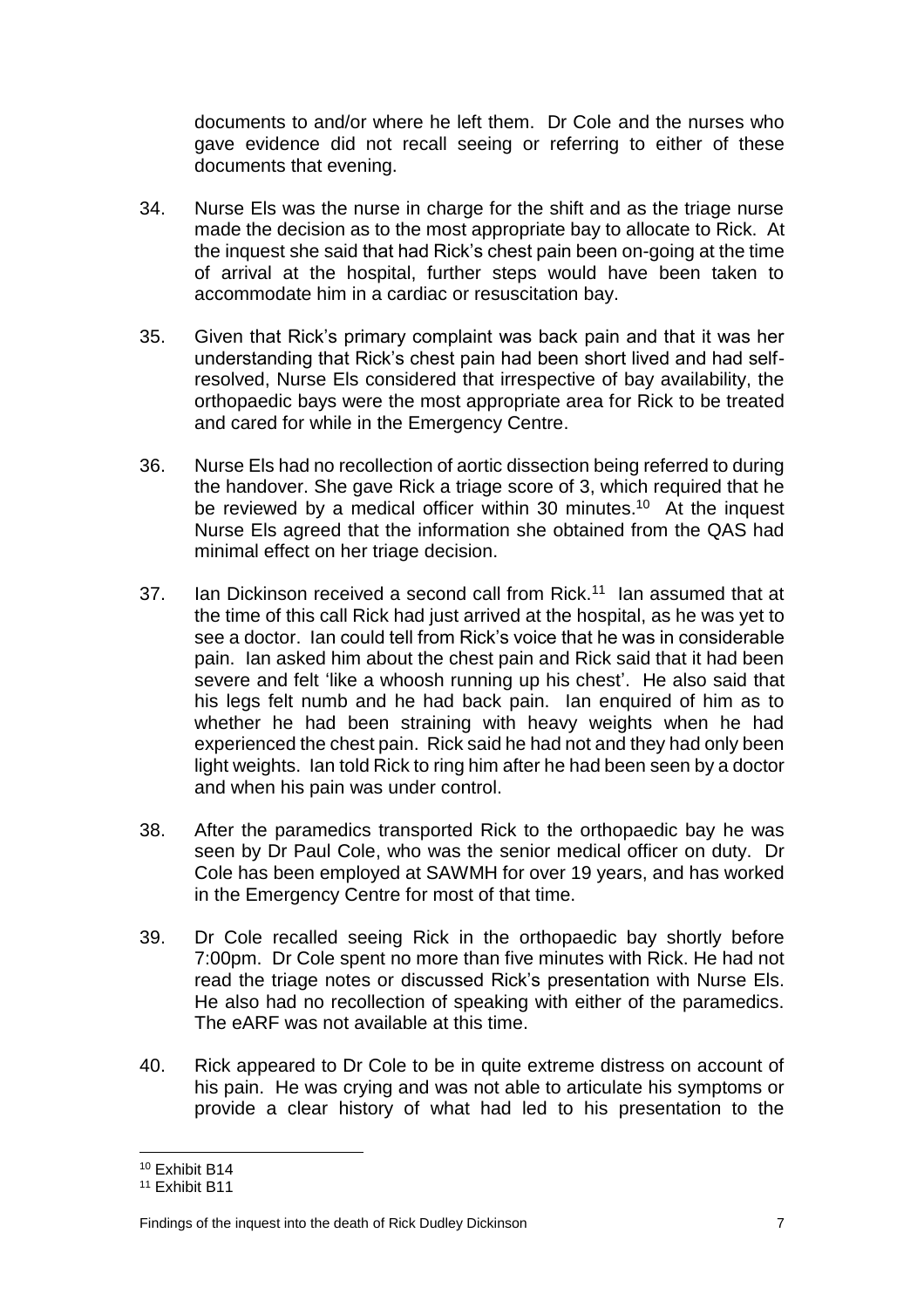Emergency Centre. Dr Cole was aware that Rick had experienced chest pain that had resolved. He could not recall how this information had come to his attention and wondered whether he might have overheard the handover while he had been in the doctors' write-up area of the Centre. Due to Rick's pain levels, Dr Cole did not explore with Rick where in the chest his pain had been located or how severe it had been. He did not conduct any examination relevant to Rick's chest, heart or cardiovascular system. Further he did not ask him any questions to ascertain potential risk factors for cardiac conditions.

- 41. In relation to Rick's on-going back and leg symptoms, Dr Cole was aware that Rick had pain in his back and legs and that he had experienced numbness in both legs. His neurological examination was limited to asking Rick to move his legs, which he did. He tested for the Babinski reflex, ankle jerk and a pulse behind his ankle. These were all regular. He observed that there was adequate perfusion in Rick's lower limbs.
- 42. Dr Cole ordered intravenous pain relief and other analgesics, namely 2.5mg of morphine, 1mg of Kytril and 40 mg of Dynastat. He also ordered a CT scan of Rick's lumbar spine. Dr Cole stated that his intention was to take a further history from Rick and conduct a further examination once Rick's pain levels had been brought under control.
- 43. Nurse Els allocated Rick's care in the orthopaedic bay to Nurse Aldous, who also gave evidence at the inquest. At the time of Rick's death she was employed on a casual basis and worked 3-4 shifts per week. She confirmed that she did not see Rick until around 7:00pm, as she had been on her dinner break. Dr Cole had seen Rick at this time.
- 44. Nurse Els thought that the paramedics had provided a handover to Nurse Aldous in the Emergency Centre corridor but ACP Carroll had no recollection of this. Nurse Aldous' evidence was that Nurse Els gave the handover to her in the corridor at the front of the Emergency Centre and not at Rick's bedside. I consider that it is more likely than not that Nurse Els' recollection in this regard was mistaken.
- 45. When Nurse Aldous arrived at Rick's bedside he looked pale in appearance and was reporting a lot of pain in his lower back. She recalled that he was very distressed and had said he had never experienced similar pain. She administered the three medications that had been ordered by Dr Cole.
- 46. Nurse Aldous recalled Nurse Els informing her that Rick had been lifting weights at the gym when he suffered severe back pain that radiated into his legs, and that Rick had just been seen by Dr Cole. She did not recall being told of Rick's earlier chest pain. Her evidence was that had she been given such a history that it would have been significant to her as she had previous nursing experience caring for cardiac and critical care patients. She said that with such knowledge, even where the pain had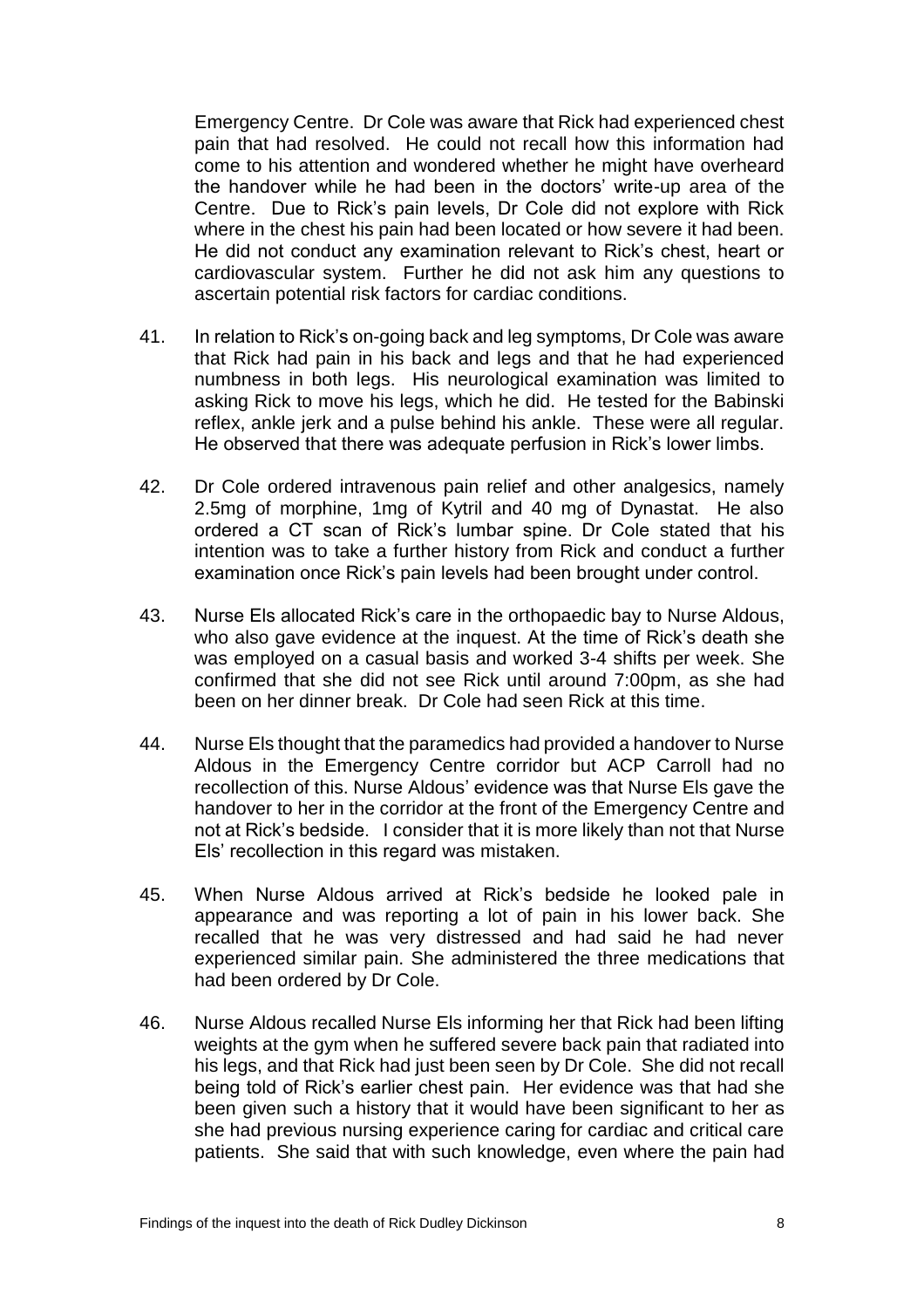resolved, she would have taken further steps to ensure that Rick was appropriately monitored from a cardiac perspective.

- 47. For the following 30 to 40 minutes, Nurse Aldous continued to be primarily responsible for Rick's nursing care. However, in total she was probably only with him for some 10 or so minutes as she was caring for other patients.
- 48. Nurse Aldous acknowledged at the inquest that she did not refer to the triage entries in the SAWMH electronic record or to the eARF, which both referred to Rick's earlier chest pain. She said that the eARF was kept with a patient's notes in the doctors' 'write-up area' in the centre of the Emergency Centre.
- 49. Nurse Aldous discussed with Nurse Els moving Rick closer to the front of the Emergency Centre because of her concern about his pain level. Nurse Els advised then Nurse Aldous that she had already reassessed the nursing allocations, and that Nurse Shiva Zadeh would be taking over Rick's care.
- 50. Nursing Assistant, Rachel Galladio, took a set of observations at the direction of Nurse Aldous. These were entered into the electronic nursing record at 7:26pm. This was some 26 minutes after the morphine and two other medications had been documented as having been administered by Nurse Aldous.
- 51. I heard from Nurse Zadeh at the inquest. She confirmed that she was allocated to care for patients in the 'green' area. Nurse Zadeh recalled that Nurse Aldous handed over Rick's nursing care to her at approximately 7:40pm, and she cared for Rick until around 9:00pm.
- 52. At 7:40pm Rick was still in the orthopaedic bay and Nurse Zadeh was only caring for one other patient. She recalled Nurse Aldous telling her that Rick had been given morphine but was still reporting pain in his back and that she felt he needed to be closer to the nurses' station. She did not remember being informed that Rick had experienced an episode of chest pain earlier that evening. This is unsurprising given Nurse Aldous did not recall being aware of this history.
- 53. Rick phoned his brother, Ian for a third time. He told Ian that he was going to have a CT scan. He sounded calmer but was still in pain and said he could not feel his legs. He said that he was not happy with the care he was receiving at the hospital and it was his impression that he had some sort of back injury. Ian told Rick to ask the treating doctor to call him after the scan. Ian received no further phone calls and thought Rick must have been given the all clear.<sup>12</sup>

 $\overline{a}$ <sup>12</sup> Exhibit B11

Findings of the inquest into the death of Rick Dudley Dickinson 9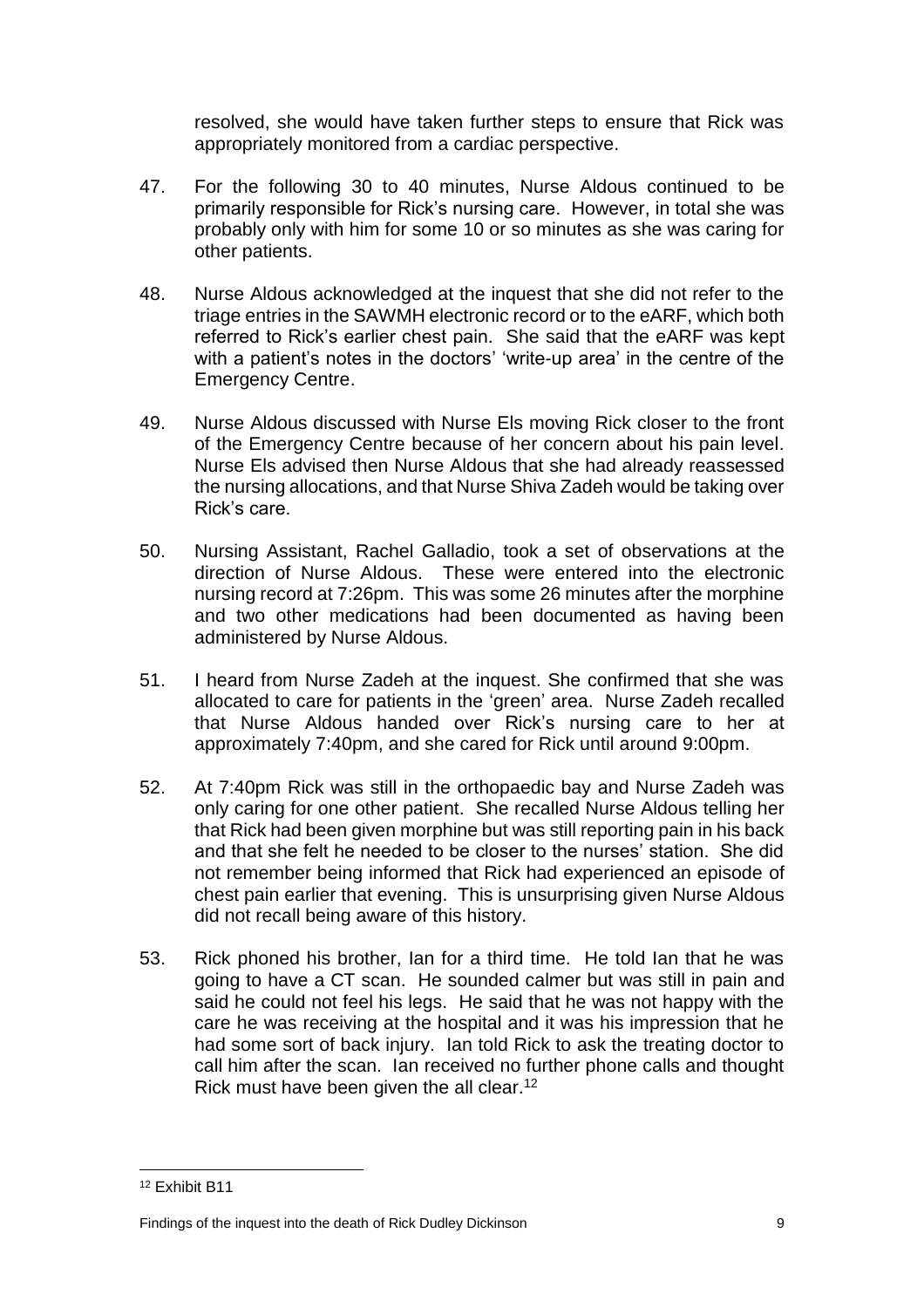- 54. On taking over Rick's nursing care, Nurse Zadeh reviewed the medication chart. At around 7:45pm, she made arrangements for Rick to be taken to Queensland Diagnostic Imaging (the radiology area) for the CT scan of his lumbar spine. She and the nursing assistant wheeled Rick to the radiology area. En-route she enquired as to Rick's pain levels to which Rick responded that it had resolved. She recalls him saying words to the effect of *'you wouldn't believe the pain I was in, I can't believe the medication has worked, the pain is completely gone'.* She further recalled Rick expressing a desire to be discharged when the CT scan had been done.<sup>13</sup>
- 55. Nurse Zadeh waited with Rick for about 20 minutes in the radiology area. She then left him with radiology staff and the assistant nurse and asked to be called when the scan had been completed. It appears from the hospital records that the scan was performed at approximately 8:00pm.
- 56. Rick's sister, Julie, confirmed that she phoned him a second time at 8:16pm. He took her call on this occasion. He told her that he had experienced severe chest pain while at the gym, and the pain was 'like a ball of air ripping through his chest', then the pain went down his back and he was unable to move his legs. He had been afraid of dying in the ambulance. He also told her that he had seen a doctor for 10 seconds and he was not happy with the service he was receiving. He also told her that at one stage he had been left in a hallway and he had been in so much pain that he had called out '*please somebody help me'*. His voice sounded sluggish and it was her impression that he could not speak very well. Rick told her that it was probably only a pinched nerve or something in his back and that Mr Walker was going to pick him up.<sup>14</sup> This was the last occasion Julie or any other family member spoke with Rick.
- 57. At about 8:30pm Nurse Zadeh was advised that Rick was ready to be collected from the radiology area. She wheeled him back and he was placed in one of the wound dressing bays, which was in the green area. Nurse Zadeh again enquired of Rick's pain levels to which he responded that he was still pain free. She performed a set of vital observations at around this time. This involved taking Rick's blood pressure, pulse, oxygen saturations and temperature. These are not recorded but Nurse Zadeh stated that she could specifically recall that Rick's systolic blood pressure was 148 and all other observations were normal. She recorded her findings in the electronic record but she failed to action the 'save' facility with the consequence that they were not retained.<sup>15</sup>
- 58. Rick asked Nurse Zadeh to retrieve his mobile phone from his bag. She overheard him have a telephone conversation with someone who she thought was his friend and Rick telling the friend that he wanted to go

 $\overline{a}$ <sup>13</sup> Exhibit B13

<sup>14</sup> Exhibit B10

<sup>15</sup> Exhibit B13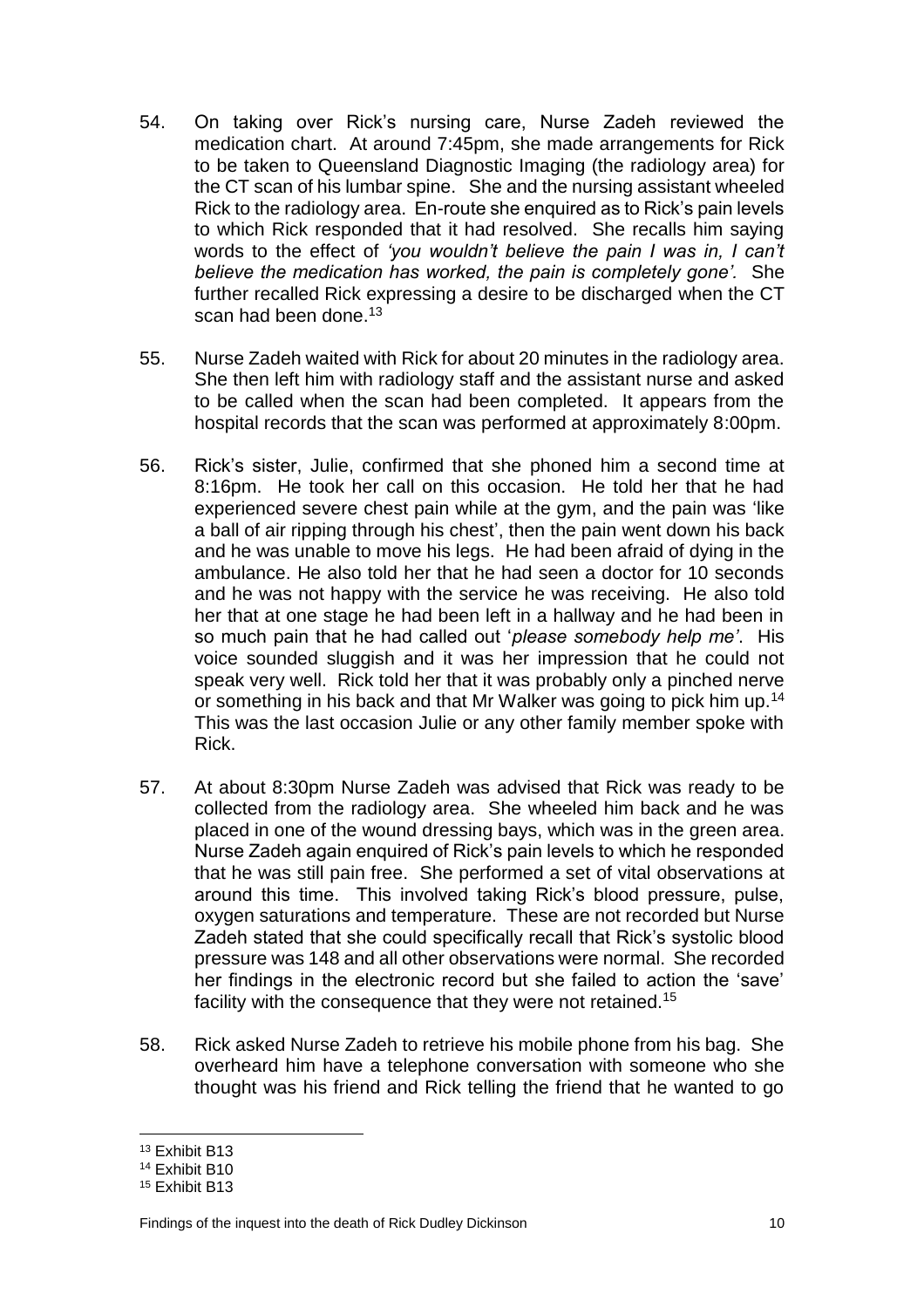home. She told Rick to '*take it easy'* and that she would speak to Dr Cole about his wish to go home.<sup>16</sup>

- 59. I am satisfied, on balance, this telephone conversation was with Rick's friend, Geoffrey Walker, who I also heard from at the inquest. He had made arrangements to have dinner with Rick that evening. At about 5:00pm Mr Walker had received a call from Rick's mobile phone while he was at the gym. The caller told him that Rick had had a turn, that an ambulance had been called and that dinner was off and that Rick would ring him later.<sup>17</sup>
- 60. Mr Walker remembered getting a call from Rick while he was at the hospital. Rick told him that the hospital was running tests and that he was not happy with the service he had been receiving. He said that while he was at the gym he had experienced the onset of 'massive pain' in his chest and then he had felt numb from the waist down. He asked Mr Walker if he would be able to pick him up from the hospital at approximately 9:00pm.
- 61. Nurse Zadeh left Rick's bedside with the intention of finding Dr Cole to relay Rick's request to go home. She discovered that Dr Cole was on his way to see Rick with the CT films. She thought this was at about 8:35pm. She told Dr Cole that Rick was keen to go home. She stayed outside the bay but in a position where she could see both Dr Cole and Rick. She did not remain within hearing range for the entire conversation.
- 62. Dr Cole's recollection was that Rick informed him that his pain and symptoms had resolved while he was having the CT scan. He told Dr Cole that he was keen to go home as he felt normal and he was having a dinner party that evening. Dr Cole observed that Rick looked better and in particular was no longer anxious about his symptoms. It was his impression that Rick had become quite dismissive about the episode. Dr Cole thought it was unlikely Rick was experiencing a life threatening condition, as those conditions would not usually produce symptoms that spontaneously improved.
- 63. At this time, Dr Cole recommended to Rick that he should also have an ECG performed and that bloods needed to be taken for some blood tests. Rick apparently agreed to these but indicated that he wanted these further investigations done as soon as possible and he had made arrangements with a friend to collect him and he was only about 10 minutes away. Dr Cole considered that Rick probably required further tests but conceded in evidence that he did not adequately explain this to Rick. He agreed that Rick could go home provided he attended upon his general practitioner the following morning to obtain the results of the blood tests, which were going to take a few hours.

 $\overline{a}$ <sup>16</sup> Exhibit B13

<sup>17</sup> Exhibit B7

Findings of the inquest into the death of Rick Dudley Dickinson 11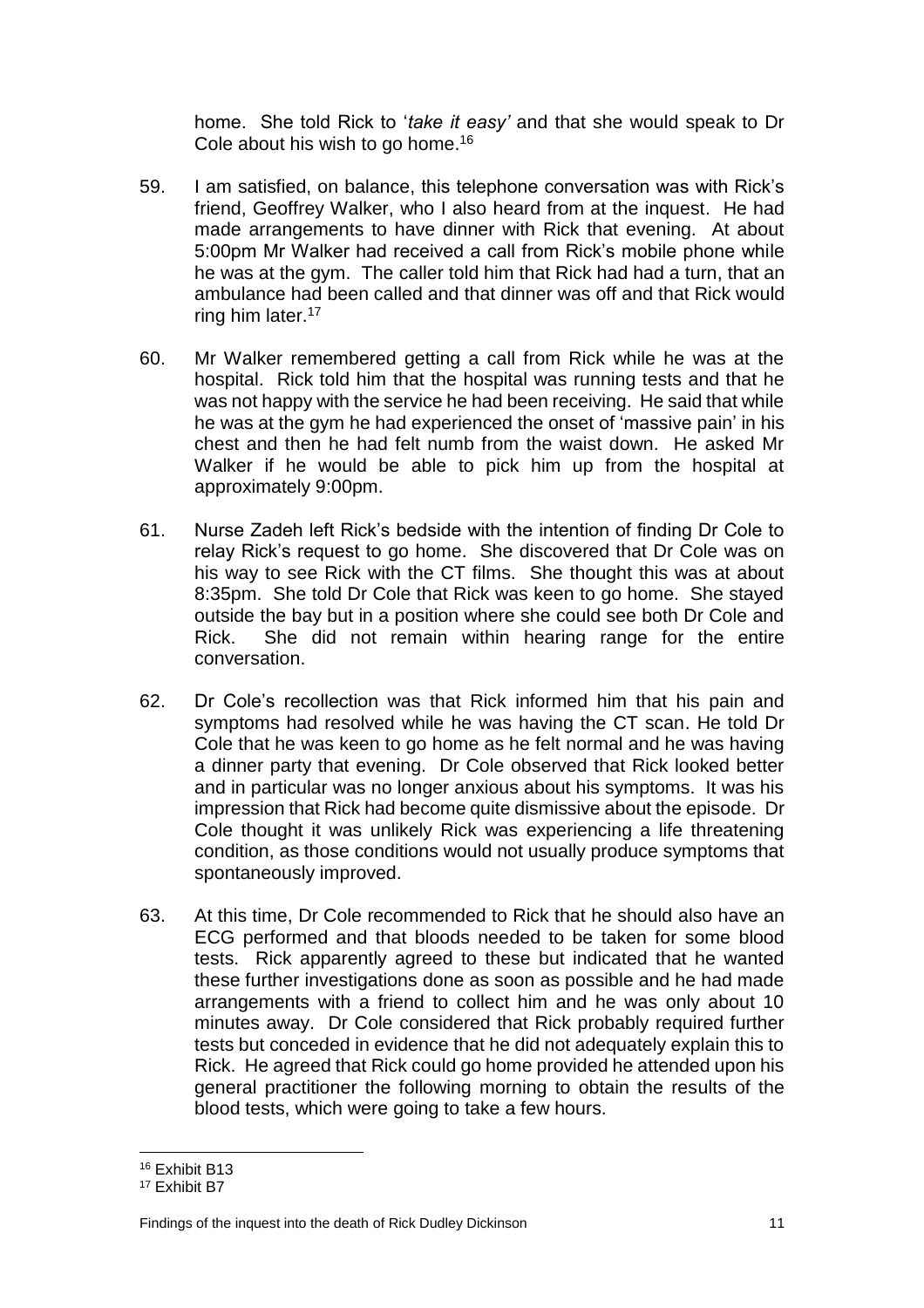- 64. Nurse Zadeh recalled overhearing Dr Cole telling Rick that the results of the CT scan were normal. Dr Cole asked her about Rick's observations and she informed him they were all fine.
- 65. In evidence, Dr Cole explained that he 'attempted' to further explore with Rick his history of chest pain. This was not forthcoming. Dr Cole frankly conceded that his attempts in this regard were inadequate. Dr Cole did not obtain any further history, or perform any other examination of Rick prior to his discharge.
- 66. Nurse Zadeh performed the ECG that had been ordered by Dr Cole. She recalled that while it was being undertaken Rick received a text message from his friend to say that he was waiting outside for him. She was concerned that the quality of the ECG trace was sub-optimal but it was sufficiently clear for her to see that it contained a sinus rhythm. She printed a copy of the trace to show Dr Cole. He reviewed it and advised her that it was adequate and essentially normal. The ECG printout records that it was captured at 8:47pm. It is assumed that this is a trace from Rick's ECG. For reasons that cannot be explained, the original trace, which was labelled with Rick's personal details, was misplaced and not able to be located.
- 67. At approximately 8:50pm, Nurse Zadeh took a sample of Rick's blood as requested by Dr Cole. He had requested a number of tests, including the troponin level and D-dimer. Dr Cole's evidence was that he did not have any particular diagnosis in mind when he ordered these tests. Rather, he was 'casting the net' as wide as possible hoping to get some clues as to the reasons for Rick's presentation.
- 68. Prior to discharge, Nurse Zadeh observed Rick walk between his bed and a chair some 10 steps away. She also saw him mobilise to the bathroom. He presented as a bit drowsy but this did not concern her given that he had been administered morphine earlier in the evening. She remembered Rick saying that he felt much better.
- 69. The electronic record indicates that Nurse Zadeh entered her progress notes at 8:56pm. She transferred Rick outside in a wheelchair to Mr Walker's car, which was parked outside the main doors of the Emergency Centre. Mr Walker's evidence was that Rick was not steady on his feet when he was being transferred into this car. He observed Rick to be in discomfort, which appeared to be centred on his back. Mr Walker lay the car seat down almost all the way to make the drive home more comfortable for Rick.
- 70. Nurse Zadeh had no particular concerns regarding Rick's mobility at the time of discharge. She explained that it was standard practice to transport patients from the Emergency Centre in a wheelchair if the presenting problem was thought to be back related. She was certain that she had provided no assistance to Rick in transferring him into Mr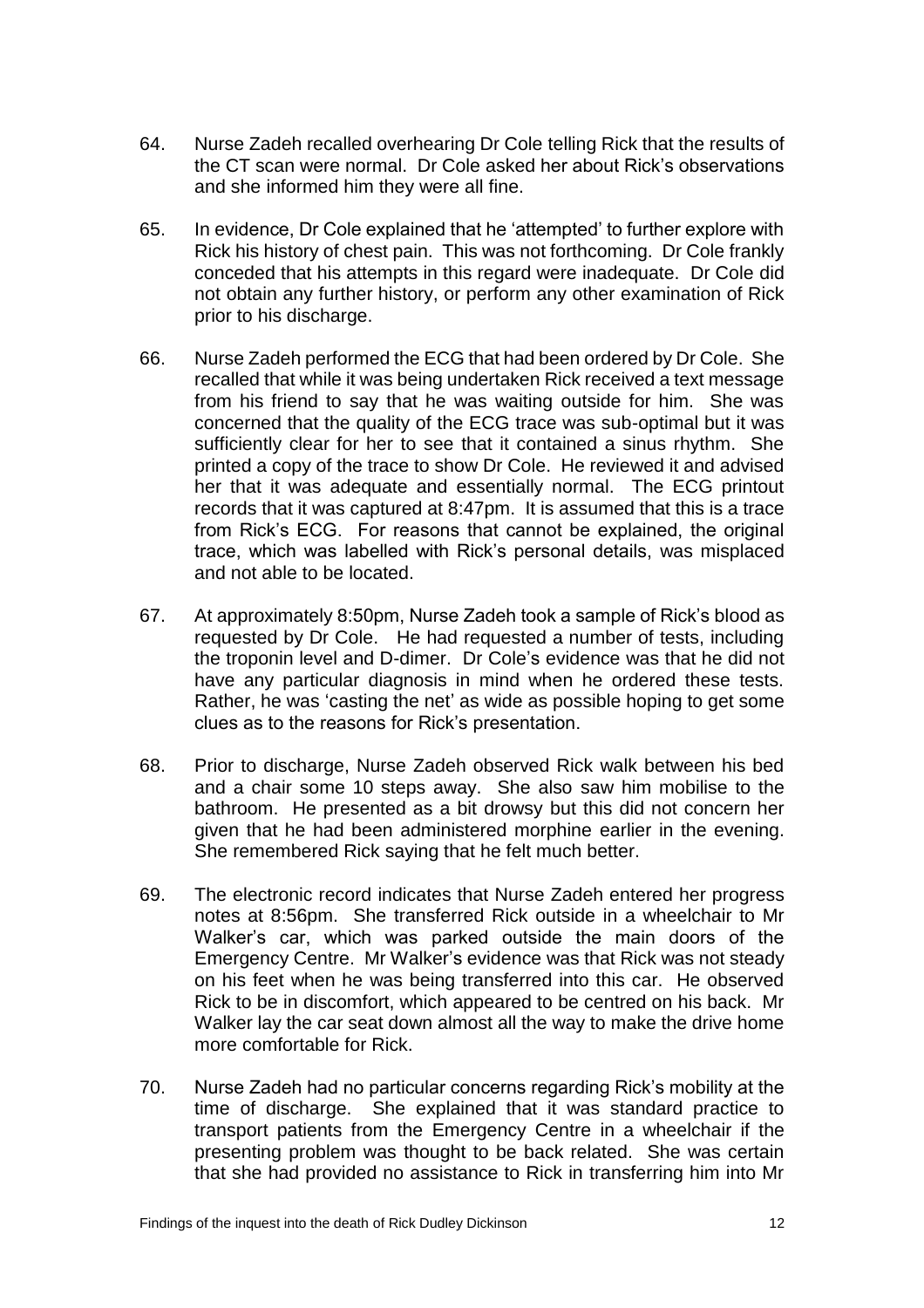Walker's four wheel drive. She did not observe Mr Walker provide any assistance while Mr Walker explained that he provided minimal assistance.

- 71. Dr Cole wrote a follow-up letter to Rick's general practitioner, Dr Hansen. This was faxed to Dr Hansen's practice. Dr Cole provided Rick with a referral for an MRI. The follow-up letter indicated that the episode had been preceded by a brief episode of chest pain and the focus of Rick's symptoms had been severe back pain with numbness in both legs and that his pain and symptoms had resolved in the CT scan.
- 72. On the way home, Rick appeared to be in continuing discomfort. Given that he had expressed dissatisfaction with the care he had received at the hospital, Mr Walker offered to drive him to the Royal Brisbane Hospital but Rick declined.
- 73. When they arrived back at Rick's home, he appeared to be in good spirits although he complained of on-going numbness in his legs. Mr Walker stayed with Rick for some time, as Rick's flat mate was not home. Rick continued to display signs of pain but it appeared to improving. He told Mr Walker that the numbness would dissipate when he lay down. Rick had a shower while Mr Walker was there. Mr Walker left Rick's place at around 10:30-11:00pm. Rick told Mr Walker that he was tired and was going to bed. Rick walked him to the front door and made arrangements to speak with him the next day.
- 74. Dr Cole finished his shift at approximately 11:00pm. Nurse Zadeh recalled giving Dr Cole the result of the D-dimer test and advising him that it was positive. However, Dr Cole took no action as a consequence of the positive result before the end of his shift.
- 75. At approximately 1:00pm on 27 June 2013, Mr Walker attempted to contact Rick but was unable to reach him. Mr Walker and Rick's sister, Julie were concerned for his well-being and contacted the real estate agency leasing Rick's unit to gain access to it. Later that afternoon Mr Walker entered the unit and discovered Rick's body on the bed in his bedroom. There was a bowl located on the bed side table and contained what looked to be a large quantity of vomit.
- 76. The QAS was called and attended. CPR was not commenced, as no vital signs were present. It was considered as an obvious death and no resuscitation was attempted.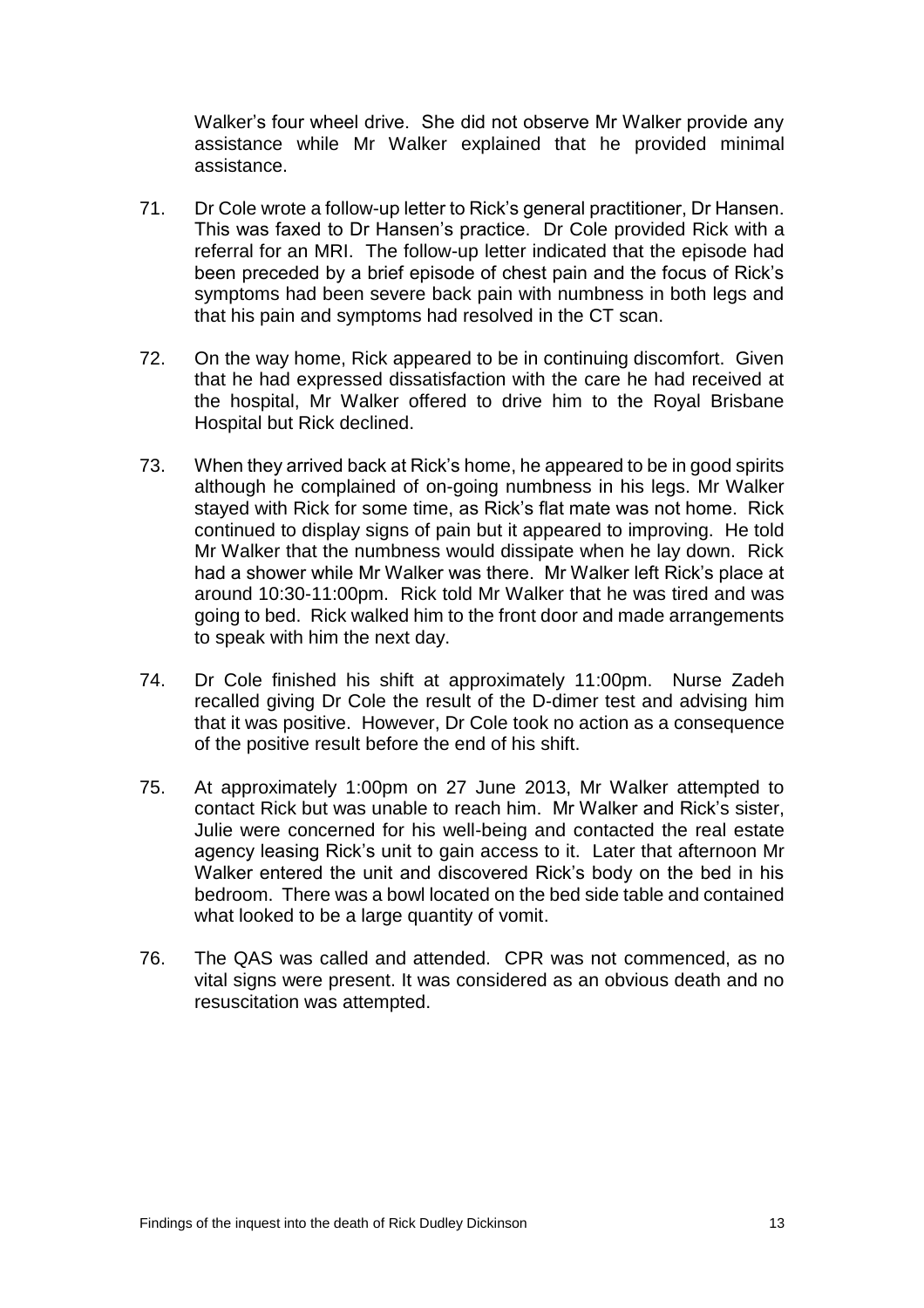### <span id="page-16-0"></span>*Autopsy results*

- 77. A post mortem examination was undertaken by anatomical pathology registrar, Dr Kyra Thompson, and forensic pathologist, Dr Nathan Milne, on 1 July 2013. The autopsy report was tendered at the inquest and the findings it contained were not disputed.<sup>18</sup>
- 78. The post mortem findings revealed an aortic dissection involving the whole aorta from the root of the aorta to the left common iliac artery. The superior mesenteric artery and right common carotid artery were also involved by the dissection. There was a rupture of the ascending aorta causing a haemopericardium. There was an acute inflammation at the site of the initial tear to the aorta, indicating that there was some time between the initial tear and death.
- 79. Histological examination revealed cystic medial degeneration within the thoracic and abdominal aorta.
- 80. The dissection had caused obstruction of the blood flow of the smaller vessels, which can cause symptoms such as nerve compression or ischaemia to the organs that the blood supplies. The autopsy report noted that this explained the symptoms of lower body numbness experienced by Rick prior to his death.
- 81. The proximate cause of death was considered to be a cardiac tamponade due to a ruptured aortic dissection (Type A) against a background of cystic medial degeneration.

### <span id="page-16-1"></span>*Aortic dissection*

- 82. As the post mortem report noted, the aorta is the main artery that carries blood under high pressure from the heart to the rest of the body. An aortic dissection occurs when there is weakening of the inner layer of the aorta, causing a tear. This allows blood under pressure to enter the aortic wall and dissect between the layers. The deep tear in this instance occurred due to degeneration in the aorta's muscular layer.<sup>19</sup>
- 83. Aortic dissection is a rare but life-threatening medical condition. The incidence of aortic dissection is 3 patients per 100 000 per year.<sup>20</sup> In Queensland this would equate to only around 140 cases per year. In contrast, the incidence of acute myocardial infarction is 800 times that of aortic dissection. I accept that only a handful of cases is likely to present to any Queensland emergency department each year.
- 84. Diagnosis of aortic dissection can be difficult for even the most competent and experienced emergency physicians. This is because the

 $\overline{a}$ <sup>18</sup> Exhibit A2

<sup>19</sup> Exhibit A2

<sup>20</sup> Exhibit B5.2

Findings of the inquest into the death of Rick Dudley Dickinson 14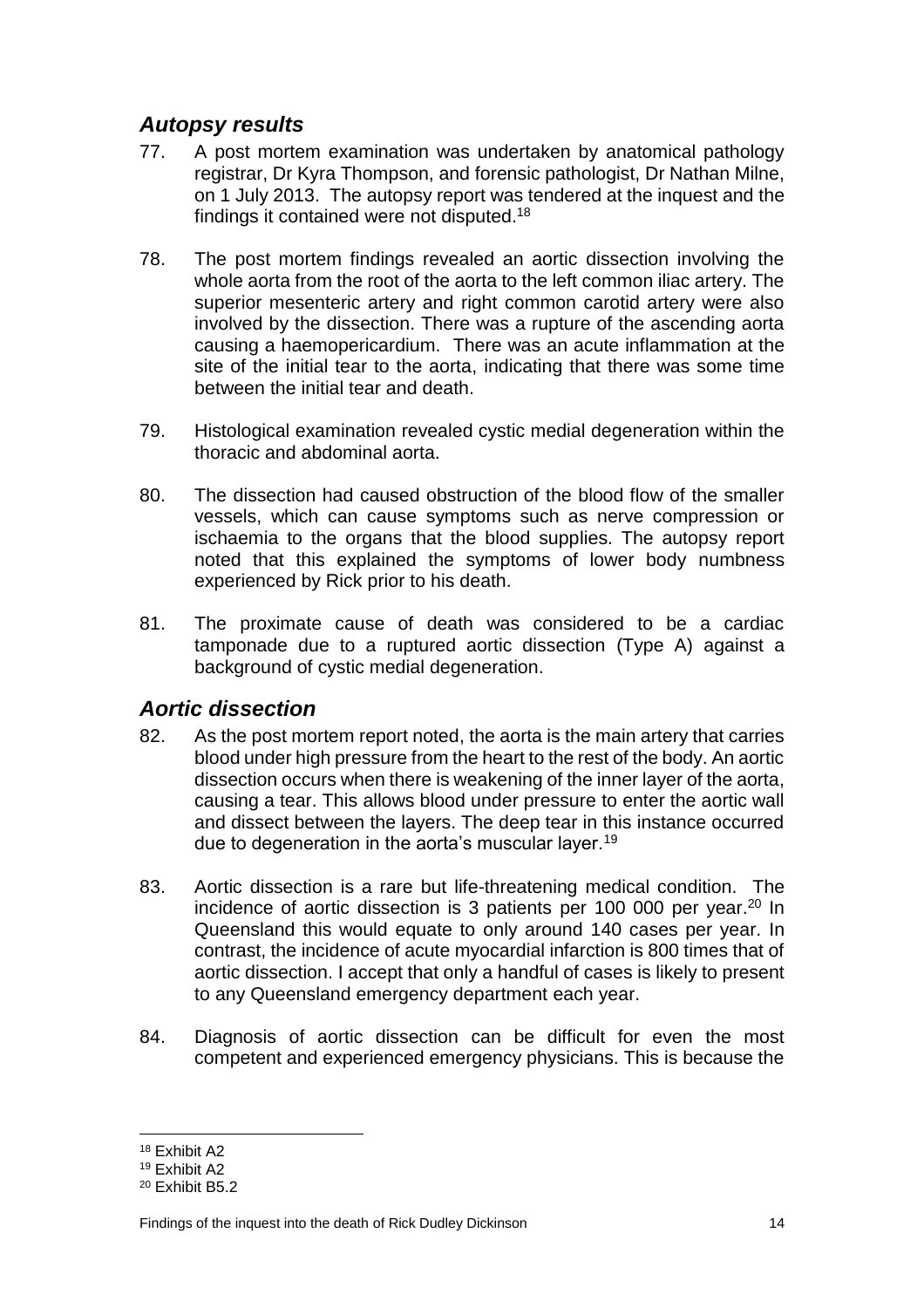range of symptoms it presents is very broad and the proportion of cases that present with atypical symptoms is small.<sup>21</sup>

- 85. There is no validated clinical tool or one sign or symptom that can positively diagnose the condition. These difficulties are compounded by the relative rarity of acute aortic dissection, compared with other causes of chest and back pain. As noted by Professor Kelly, careful history taking around the nature of the initial pain gives the best chance of making the correct diagnosis.<sup>22</sup>
- 86. Hypertension is an important risk factor for aortic dissections. Rick did not have a known history of this. However, aortic dissections are twice as common in males when compared to females and are more common in males of more mature years. Rick also had two other risk factors, which were identified at autopsy but were not known of prior to his death. One was mild to moderate coronary atherosclerosis and the other was a genetic connective tissue disorder.

### <span id="page-17-0"></span>*Conclusions regarding Queensland Ambulance Service*

- 87. The evidence of ACPs Bloor and Carroll demonstrated that they were both familiar with aortic dissection as a medical condition. The evidence was that they received training in relation to the condition from the QAS. However, they did not consider this to be a likely explanation for Rick's presentation. They had not previously treated a patient with an aortic dissection who had presented with the same constellation of symptoms.
- 88. ACPs Bloor and Carroll were given some reassurance that Rick was unlikely to have sustained an aortic dissection when the bilateral blood pressures were tested and were normal. As a consequence, ACP Carroll informed Nurse Els during the handover that Rick had experienced chest pain, which had resolved. He did not hand over the fact that he had considered but discounted the possibility of aortic dissection. I accept the submission of counsel assisting that this cannot be criticised in the circumstances.
- 89. It is understandable that ACP Carroll did not recall the specific content of the handover discussion in detail two years after the event. However, from the evidence he gave at the inquest and the level of detail contained in the eARF, I consider it likely that ACP Carroll would have given a thorough handover when discussing Rick's condition with Nurse Els.
- 90. I agree with Professor Kelly that the assessment made by the ACPs was reasonable and appropriate. As Professor Kelly noted, aortic dissection is a rare condition and the progression of symptoms made a definitive and accurate 'final assessment' very difficult. I agree that it was not the role of the QAS ACPs to form a diagnosis. $23$

 $\overline{a}$ <sup>21</sup> B5.2

<sup>22</sup> B5

<sup>23</sup> Exhibit B5.3, p.3

Findings of the inquest into the death of Rick Dudley Dickinson 15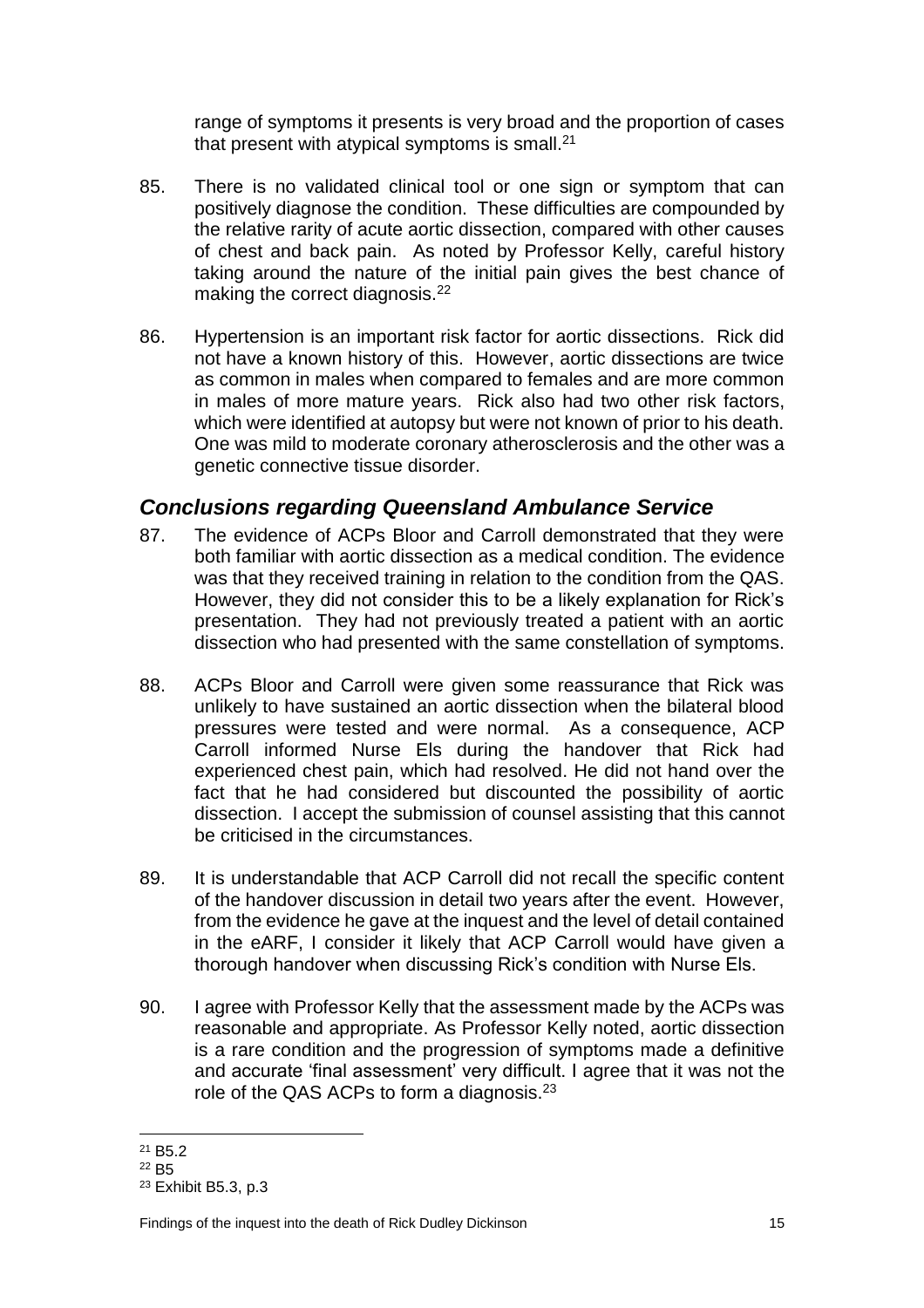- 91. Professor Stephen Rashford is the Executive Director of Medical Services at the QAS. His statement sets out the role of the paramedic within the Queensland Emergency Medical System (QEMS).<sup>24</sup> Paramedics have three primary tasks:
	- the assessment and prioritisation of patient's immediate and definitive needs;
	- delivery of the appropriate immediate care; while concurrently
	- organising the provision of definitive care in the most time efficient manner.
- 92. I agree with Professor Rashford that, in this instance, the paramedics identified the crucial symptoms and signs and then provided appropriate supportive therapy followed by an appropriate clinical handover to SAWMH.
- 93. The eARF completed by ACP Carroll shed further light on the nature and severity of Rick's chest pain. It recorded that Rick had rated the severity of the chest pain as 8/10 and that it had been present for some five minutes. Unfortunately, while the eARF was found on Rick's medical file after his death, it is not clear how it came to be there. ACP Carroll did not recall giving it to anyone in particular and the nursing staff and Dr Cole had no recollection of seeing it before Rick's death.
- 94. Professor Kelly explained in her evidence the importance of having appropriate procedures in place to ensure that eARFs are available to, and read by, treating nursing and medical staff. In particular, Professor Kelly's evidence was that the description of Rick's chest pain in the eARF was such that it ought to have alerted a competent doctor that further investigations in relation to the pain were required to exclude a potentially life threatening cause.
- <span id="page-18-0"></span>95. I note that it is by no means certain that Dr Cole would have read the eARF even if he had been handed a copy. The reason for this is that he did not read the triage notes which had been recorded in the nursing electronic records and which were readily available to him. It was also clear that none of the nursing staff on duty had reviewed the eARF.

<sup>24</sup> Exhibit B15

Findings of the inquest into the death of Rick Dudley Dickinson 16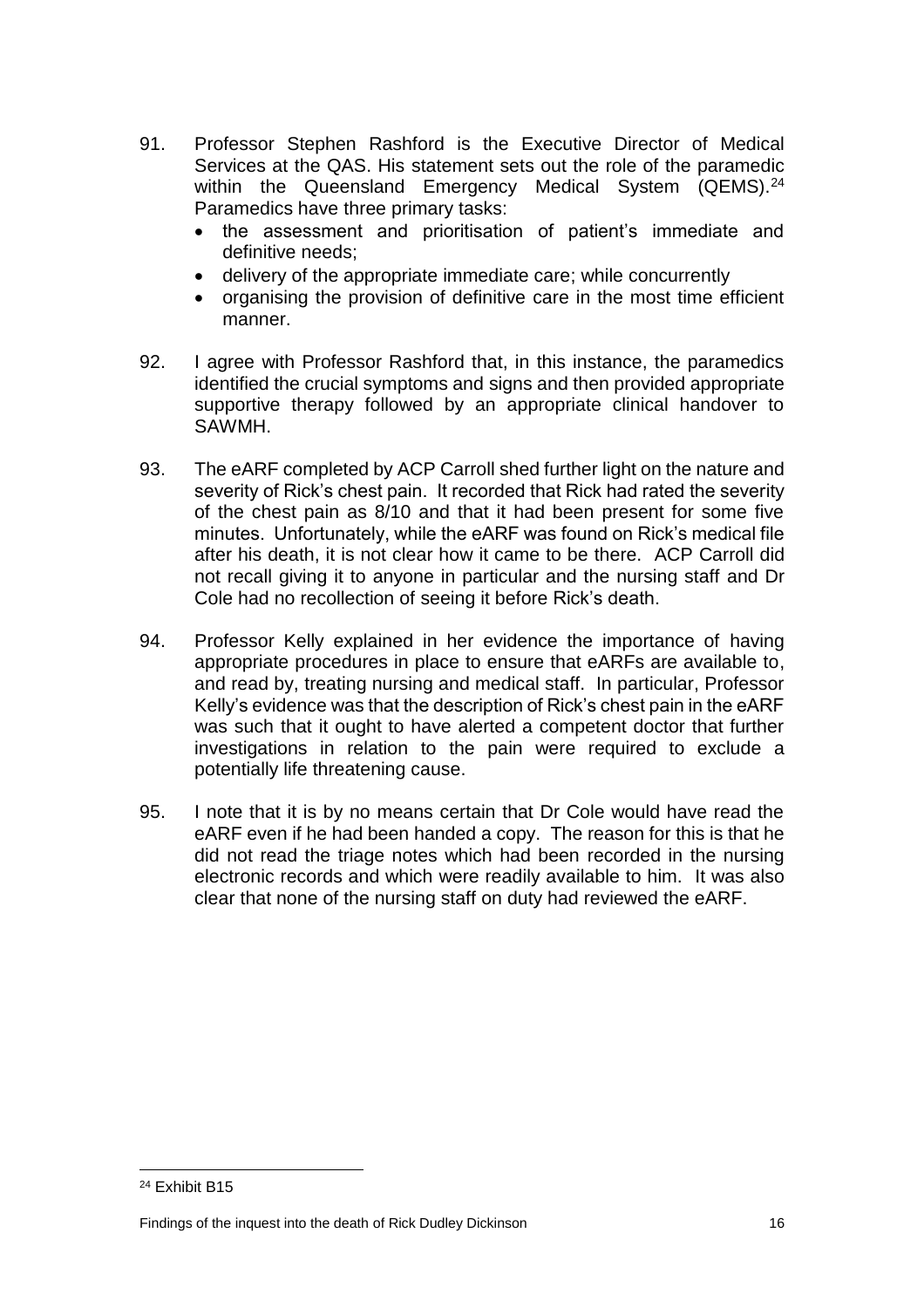### *Conclusions regarding St Andrew's War Memorial Hospital*

#### <span id="page-19-0"></span>*Nursing Care*

- 96. It was not disputed at the inquest that ACP Carroll's handover to Nurse Els included a reference to the fact that Rick had experienced chest pain, which had resolved before he arrived at the hospital.
- 97. While Nurse Els agreed she had been told about the history of chest pain and entered this in the triage notes, she failed to include this in the verbal handover to Nurse Aldous, who was consequently unable to inform Nurse Zadeh when she assumed responsibility for Rick's care.
- 98. The only explanation for this appears to be that Nurse Els, who ceased her shift at 7:30pm, concluded that the chest pain had fully resolved and back pain was the only presenting problem. This is reinforced by the fact that she allocated a triage level of 3 when a level of at least 2 was warranted.
- 99. The consequences of Nurse Els' triage assessment and incomplete handover were that a significant piece of the clinical history was not known by the nurses who cared for Rick for most of the time he was in the Emergency Centre, and there was inadequate monitoring carried out.
- 100. Nurse Aldous had significant experience in caring for patients with cardiac conditions and her evidence was that she would have made a more concerted effort to ensure Rick was placed in a bay with appropriate monitoring facilities. I note that even after Rick was moved from the orthopaedic bay to the wound dressing bay on his return from the radiology department, that bay was not equipped with any monitoring devices.
- 101. Nursing staff also failed to take regular observations. Only one set of observations was recorded from the time that Rick arrived at the Emergency Centre until his discharge over two hours later. While this made it challenging to monitor Rick for a deterioration in his vital signs, I accept Nurse Zadeh's evidence that she performed a set of observations about an hour after the recorded observations that did not raise any concerns. However, these observations were not saved to the electronic record.
- 102. Counsel assisting submitted that even with the benefit of hindsight, more frequent observations would not have identified a deterioration, or for any other reason resulted in any different management and care of Rick.
- 103. However, I agree with the submission from Rick's family that had the SAWMH Observations Policy<sup>25</sup> been complied with (including cardiac

<sup>25</sup> Exhibit C7.5

Findings of the inquest into the death of Rick Dudley Dickinson 17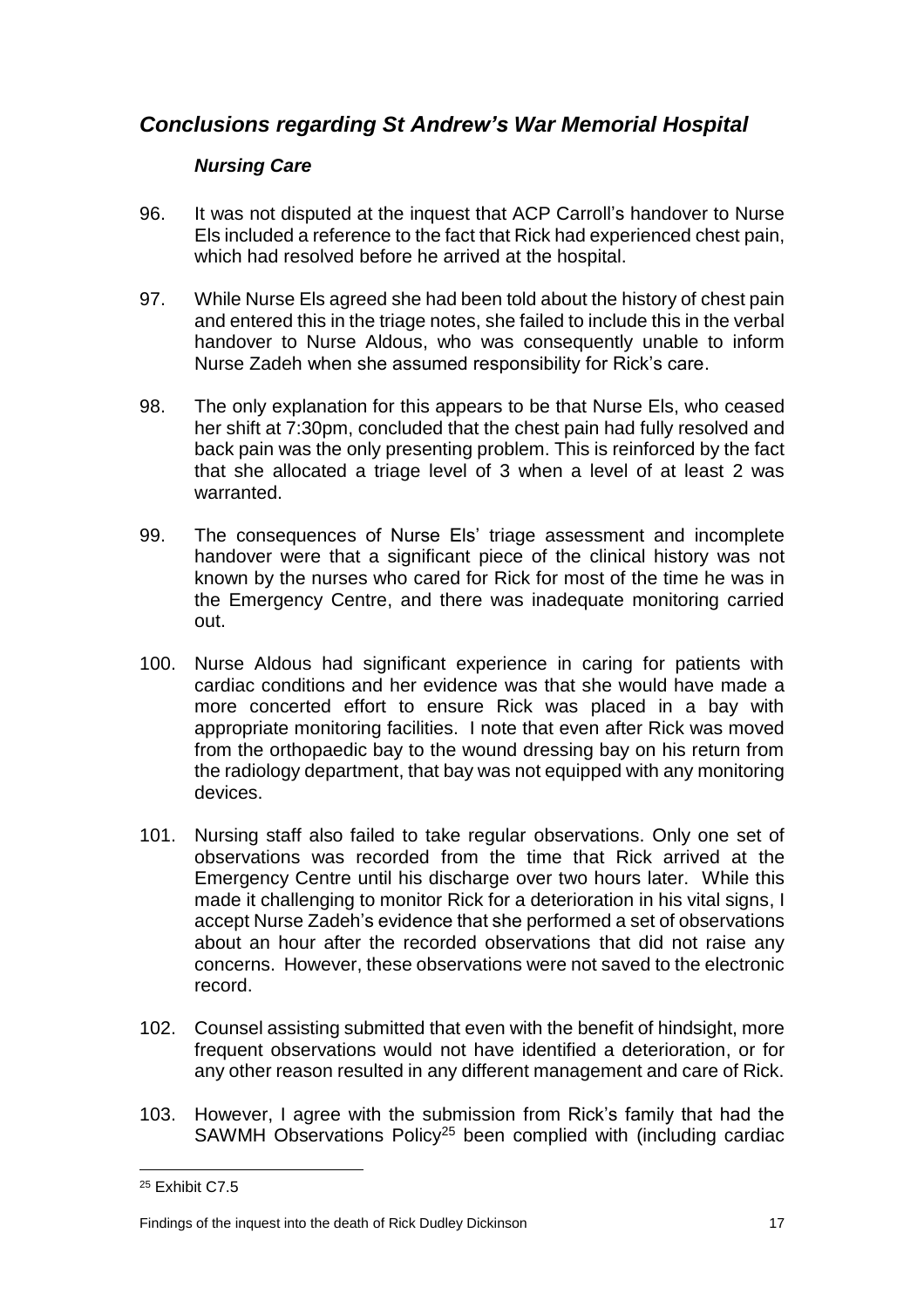monitoring) and used in conjunction with a formal adult deterioration detection system on the night of Rick's death, it is possible that his deterioration may have been identified before he was discharged.

#### *Medical Care*

- <span id="page-20-0"></span>104. I am mindful that I make these findings with the benefit of hindsight, and having had the opportunity to reflect on the circumstances in which Rick presented at SAWMH. However, I also take into account the fact that Dr Cole had almost 20 years' experience in the SAWMH Emergency Centre.
- 105. After considering all of the evidence, including that of both expert witnesses, I conclude that the medical care provided by Dr Cole was well below the standard expected of a senior medical officer working in the emergency department of a tertiary hospital. I concur with the foundations for that conclusion articulated by Counsel Assisting and set out below. Rick's death may have been prevented if the opportunities to correctly identify his condition and manage his care had been taken.
- 106. Most significantly, Dr Cole failed to take a full and comprehensive history from Rick. He was aware that Rick had experienced chest pain, and acknowledged that he should have asked about the nature and severity of that pain. I accept that when he first saw Rick this may have been difficult due to Rick's level of distress and difficulty communicating his symptoms. However, if Dr Cole had taken a detailed history after Rick's pain had subsided, it is likely that Rick's responses would have flagged that his condition was potentially life threatening.
- 107. Rick had told at least four other people about the nature of his chest pain during the course of the evening on 26 June 2013. He told the paramedics that at onset, the chest pain had been 8/10 in terms of severity. He described the pain to his brother as having been severe and that it had felt like a whoosh running up his chest. He told his sister that the pain had been like a ball of air ripping through his chest, which had then moved down his back to the point that he had been unable to move his legs. Rick also told Mr Walker that he had experienced the onset of a massive pain in his chest and then he had felt numb from the waist down. I consider that Rick would have provided the same description to Dr Cole if he had taken the time to carefully explore the episode of chest pain.
- 108. Professor Kelly and Dr May agreed that a careful history taken around the nature of the initial chest pain, and a thorough physical examination, would have given Dr Cole the best chance of making the correct diagnosis.
- 109. Even with Dr Cole's limited knowledge regarding the nature and severity of Rick's chest pain, he conceded in evidence that his knowledge was such that he should have ordered a CT scan of Rick's chest. This is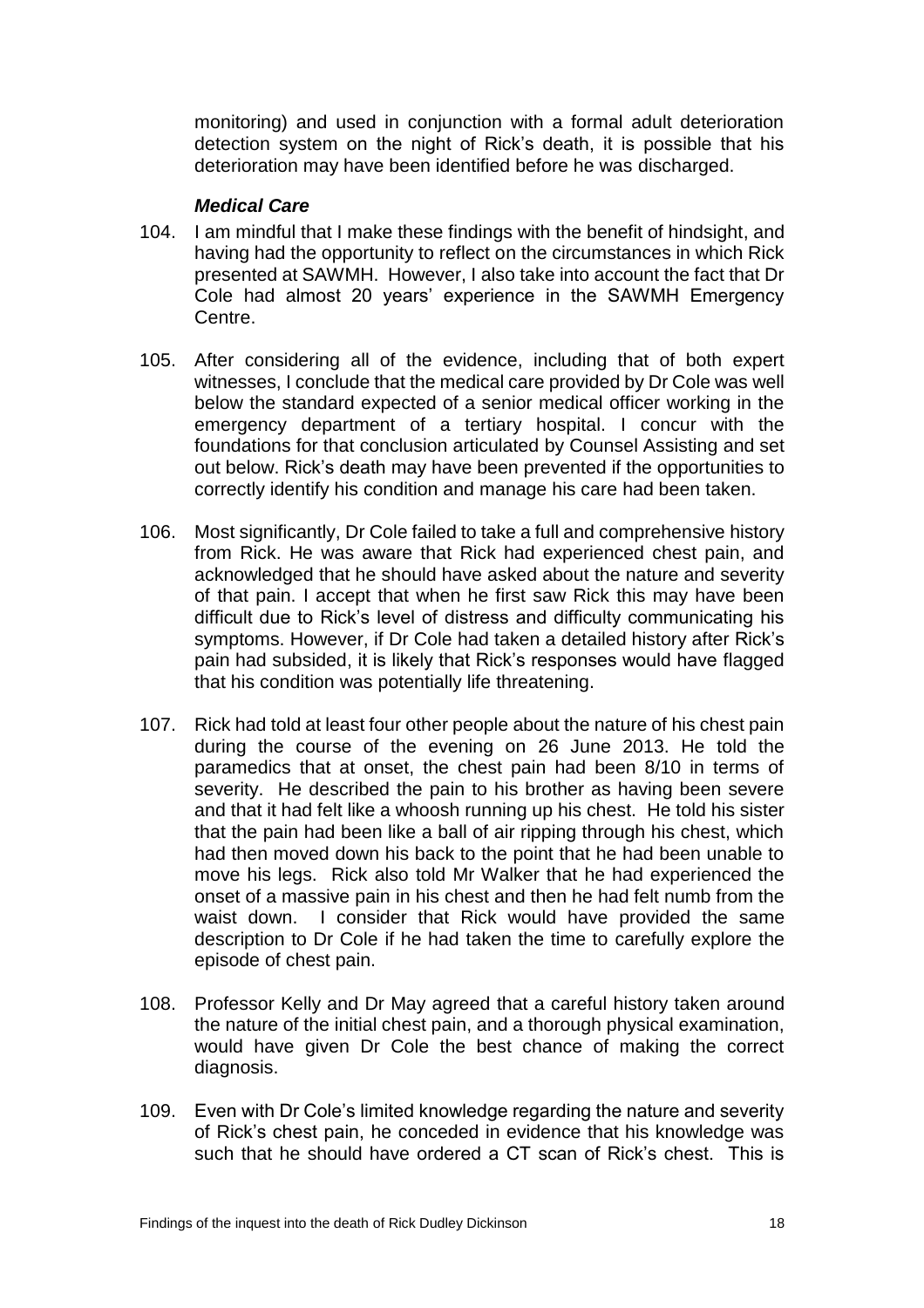important in circumstances where the episode of intense chest pain at the gym is likely to have been the initial dissection of Rick's aorta.

- 110. Dr May's view was that if a CT scan of Rick's chest had been undertaken, it is likely to have revealed a widened mediastinum. This would then have called for a computerised tomographic aortogram, which in turn would likely have shown the dissection in the aorta. There is no reason why both investigations could not have been undertaken at SAWMH that evening. The appropriate specialists could then have been involved as a matter of urgency to manage and surgically repair the aorta, if such an intervention had been considered necessary.
- 111. Rick's death was preventable in the sense that correct diagnosis and the commencement of treatment before the catastrophic rupture gave him a chance of surviving this life threatening condition, whereas discharge home gave him little, if any.
- 112. Professor Kelly explained in her initial report that if aortic dissection had been considered and appropriate investigations performed, and Rick had received definitive treatment prior to his fatal event (likely to have been progression of his dissection into the pericardial sac), it is possible that he would have survived.<sup>26</sup>
- 113. Dr May stated in his report that 40% of all patients die within minutes and do not reach hospital alive. Of those who survive to hospital, 1-2% will die every hour for the first 48 hours, making prompt diagnosis and treatment a priority. Even after diagnosis 5-20% will die during surgery or postoperatively. In ascending aortic dissection, where surgery is not appropriate or possible 75% will die within 2 weeks. Operative mortality across all surgery is 5% and in-hospital mortality is 50%. Patients who survive to discharge have 1 and 3 year survival rates 88.6% and 68.7% respectively, but have wide confidence intervals.<sup>27</sup>
- 114. The experts also agreed that Dr Cole should have conducted an examination with respect to Rick's chest, heart and cardiovascular system, and should have asked questions directed at establishing any risk factors Rick may have had for cardiac conditions.
- 115. The suite of blood tests and the ECG should have been ordered when Dr Cole ordered the CT scan of the spine, not some two hours later. Dr Cole accepted this criticism, and explained that he would have taken these steps had he appreciated the significance of Rick's history of chest pain.
- 116. I agree with Dr May that after Dr Cole ordered the blood tests and the ECG, Rick should not have been discharged before those results were

 $\overline{a}$ <sup>26</sup> Ex B5, p.7

<sup>27</sup> Ex B6, pp. 6-7

Findings of the inquest into the death of Rick Dudley Dickinson 19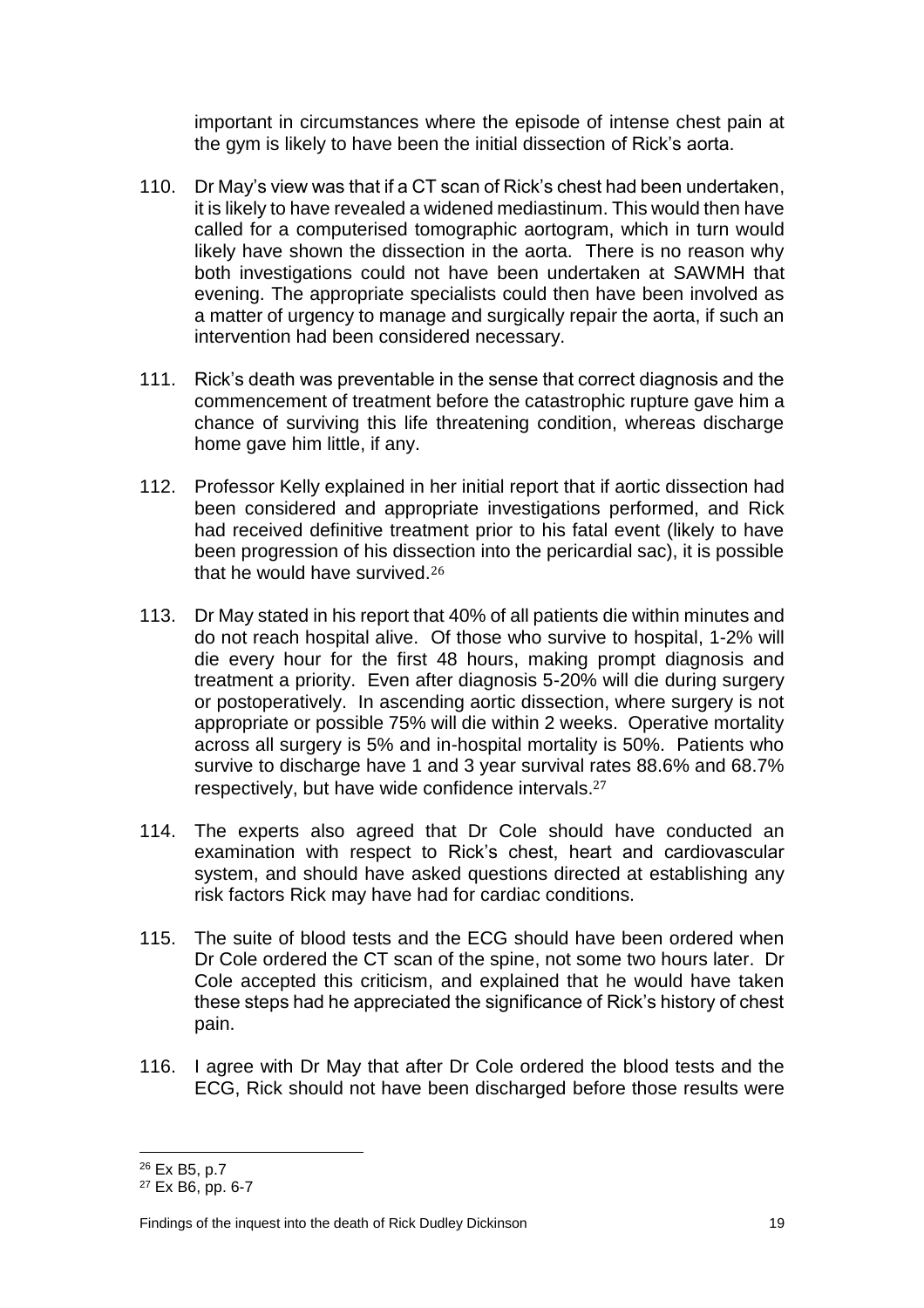returned to Dr Cole. Included in the blood tests ordered were the troponin level and the D-dimer.

- 117. With respect to the troponin level, Dr May said that once Dr Cole ordered this test, Rick needed to remain in hospital that evening until the result was known and further troponin levels had been taken. The reason for this is that the troponin level measures the troponin proteins in the blood. These proteins are released when there had been damage to the heart muscle. The more damage there is to the heart, the greater the troponin level will be. A single level, as ordered by Dr Cole could not give any indication of the likelihood of damage to Rick's heart muscle. Having said this, Dr May was unable to determine whether repeated troponin levels that evening would have revealed damage to Rick's heart muscle. This is because while the aorta had initially dissected while Rick was at the gym, it is not known at what point in time the dissection had sufficiently progressed to cause damage to Rick's heart. This issue is further complicated by the fact that it is not known how long Rick had been deceased when he was found at his home.
- 118. Dr May and Professor Kelly were both critical of Dr Cole for not having contacted Rick on learning that his D-dimer test was positive. This result was indicative of a potentially life threatening condition, such as a pulmonary embolism and required further investigation. Dr May considered that the positive result was most likely explicable by the dissection. If Rick had been asked to return to the hospital for further investigations, the dissection is likely to have been found, even if it had been in the course of excluding a pulmonary embolism. Professor Kelly was also firm in her opinion that Rick should have been called back to the hospital.

#### **Assessment and treatment of neurological symptoms**

- 119. Although Dr Cole's primary focus was on Rick's back pain and neurological symptoms, his management and treatment in relation to these conditions was also less than optimal. Both experts considered that Dr Cole did not take an adequate history or perform an appropriate neurological examination to ascertain the nature and severity of these symptoms.
- 120. Importantly, Dr Cole did not know that Rick had been numb from his navel down to his toes - information Rick had provided to the paramedics. There is no reason to think that Rick would not have relayed a similar history to Dr Cole had an appropriate history been taken. It was apparent from Dr Cole's evidence that he allowed his clinical decision making to be clouded by Rick's repeated expressed desire to be discharged home, and his impression that there was a link between the symptoms and Rick's exercising at the gym.
- 121. This was a significant error of judgement on Dr Cole's part. Rick did not self-discharge. Rather, Dr Cole gave Rick no reason to believe he was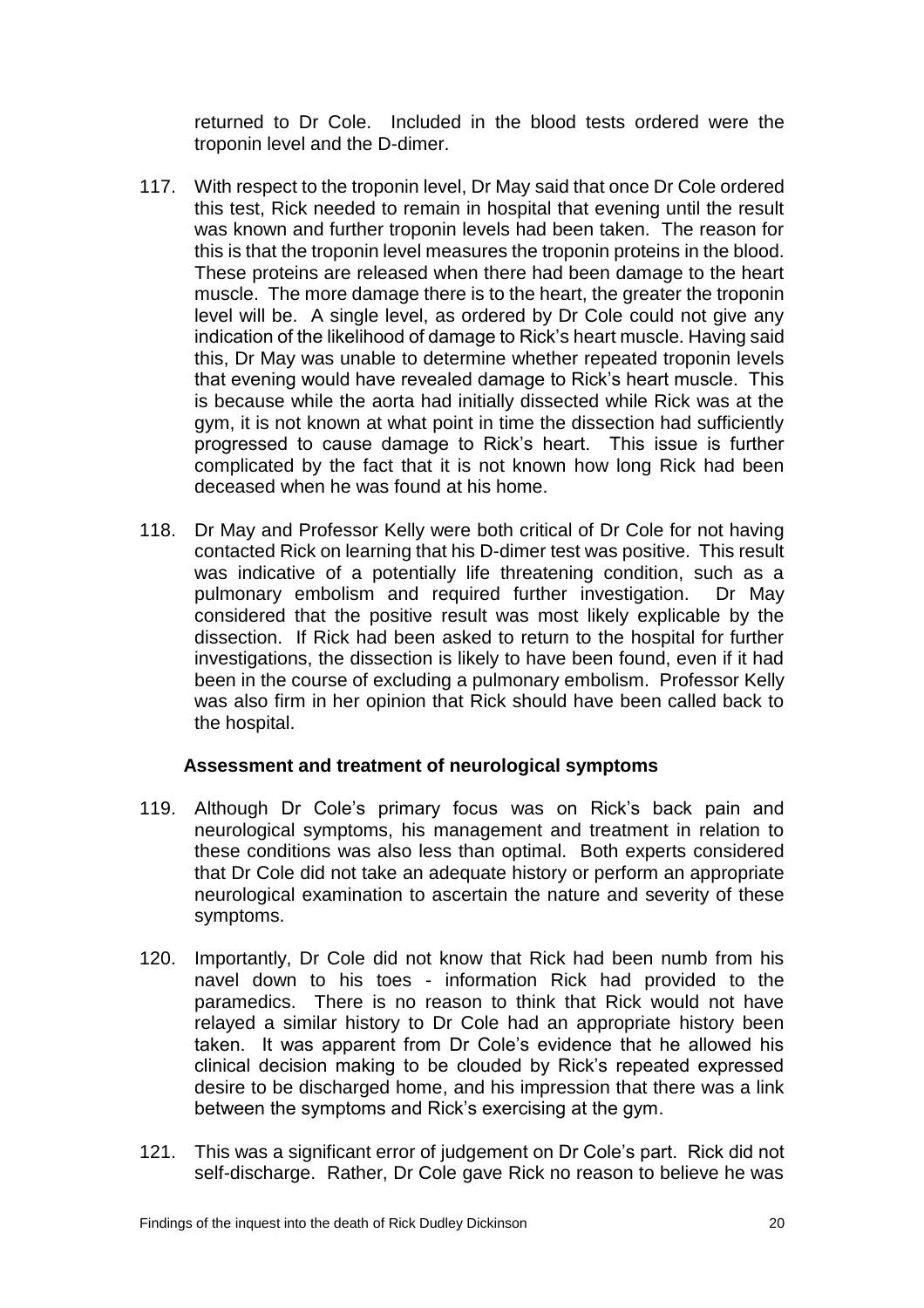being discharged against Dr Cole's advice or that he considered that Rick needed to remain in hospital until potentially life threatening explanations for his presentation had been adequately investigated.

122. Dr May explained that once Dr Cole was aware that the results of the CT scan of Rick's lumbar spine revealed no abnormality, an MRI of Rick's lumbar spine should have been ordered and undertaken prior to Rick's discharge. This is because the onset, nature and extent of the neurological symptoms were sufficiently concerning to warrant this further investigation.

#### **Record keeping**

- 123. Dr Cole made very limited notes in the SAWMH electronic records, which were then copied into the follow up letter, addressed to Rick's general practitioner, Dr Hansen. Dr May and Professor Kelly concurred in their respective criticisms of the brevity of the information contained in Dr Cole's follow-up letter to Dr Hansen.
- 124. Professor Kelly articulated that her concerns related to the fact the letter did not make it clear that Dr Cole had no definite diagnosis and had been at a loss to explain Rick's presentation, and that Dr Hansen needed to reassess Rick and carry out further investigations to rule out the possibility of a serious condition. It is noted that the deficiencies in the follow up letter were not causally relevant to Rick's death as Rick had passed away prior to any follow up occurring.

#### **Administration of Dynastat and Kytril**

<span id="page-23-0"></span>125. Dr Cole's decision to order Dynastat and Kytril for Rick also assumed some importance at the inquest. In his evidence, Dr May expressed the view that Dynastat should not be ordered for a patient until any suspicion of bleeding has been ruled out. Dr Rothwell's evidence was that it is routinely used in the Emergency Centre at the hospital and in other emergency departments at other hospitals. Professor Kelly had no concerns regarding the use of either Dynastat of Kytril in Rick's case. She explained that while she has not personally used these medications, that she had used medications with similar compositions for similar purposes.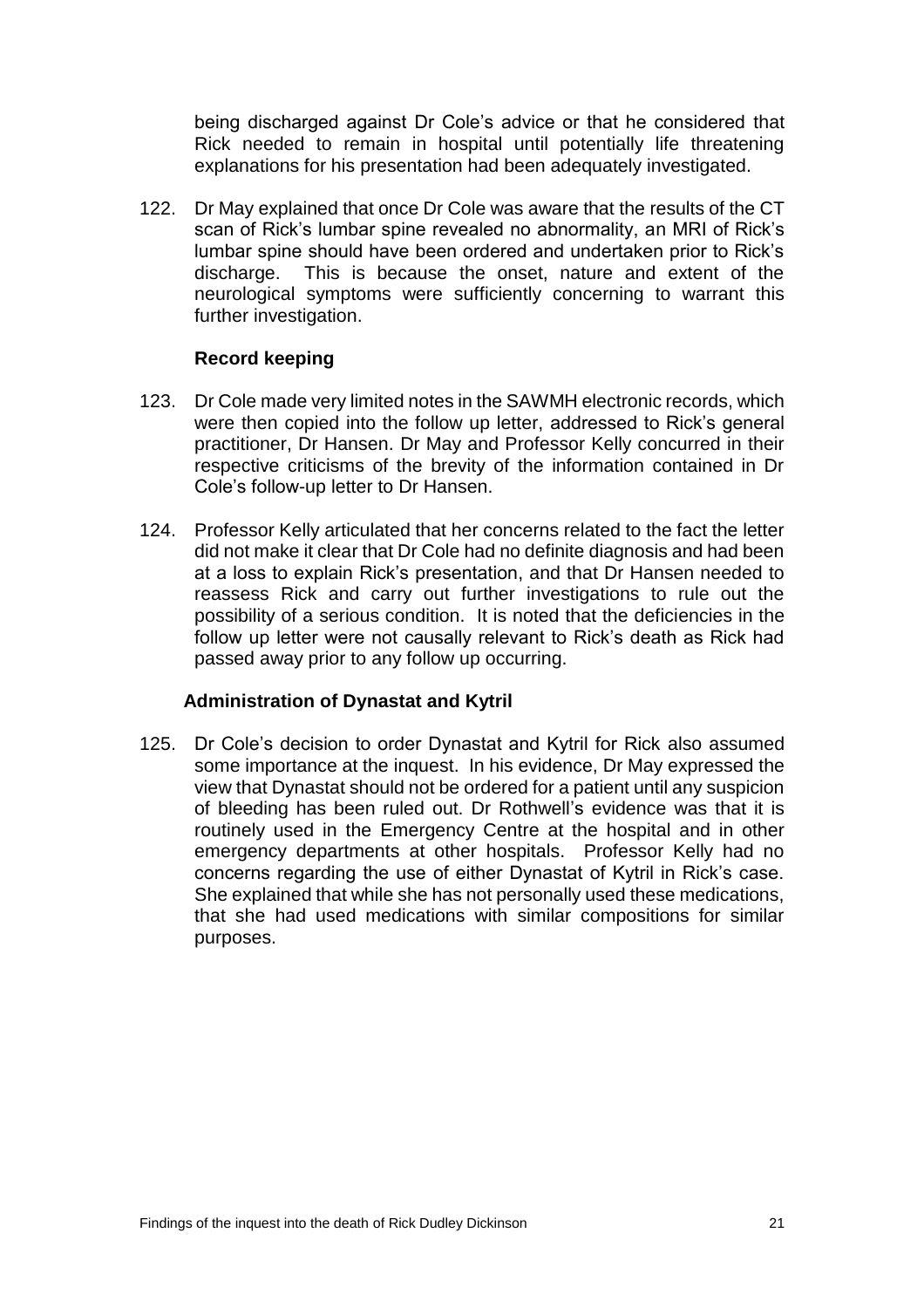## **Findings required by s. 45**

126. I am required to find, as far as is possible, the medical cause of death, who the deceased person was and when, where and how he came by his death. As a result of considering all of the evidence, including the material contained in the exhibits, I am able to make the following findings:

<span id="page-24-0"></span>**Identity of the deceased** – The deceased person was Rick Dudley Dickinson

- <span id="page-24-1"></span>**How he died** - Rick experienced acute cardiac pain while he was exercising at the gym on 26 June 2013. Although the cardiac pain resolved, he continued to have severe back and leg pain and numbness. Rick was transported by the Queensland Ambulance Service to the St Andrew's War Memorial Hospital Emergency Centre. The triage nurse and the treating doctor at the hospital were aware that Rick had experienced chest pain but focused on his back and leg pain. After a lumbar CT scan revealed no abnormalities further blood tests were ordered and a follow up letter sent to Rick's general practitioner. Rick was discharged before the cause of his pain was identified and he died at his home as a consequence of an aortic dissection. His death may have been prevented if his condition had been correctly diagnosed.
- <span id="page-24-2"></span>**Place of death** – **He died at Ashgrove in Queensland.**

<span id="page-24-3"></span>**Date of death** – **He died between 26 and 27 June 2013.** 

<span id="page-24-4"></span>**Cause of death** – The cause of death was a cardiac tamponade due to a ruptured aortic dissection (Type A), against a background of cystic medial degeneration.

### <span id="page-24-5"></span>**Remedial actions taken by SAWMH**

127. Rick's family and the community are entitled to be assured that any lessons learnt from an assessment of the factors that contributed to Rick's death have led to changes.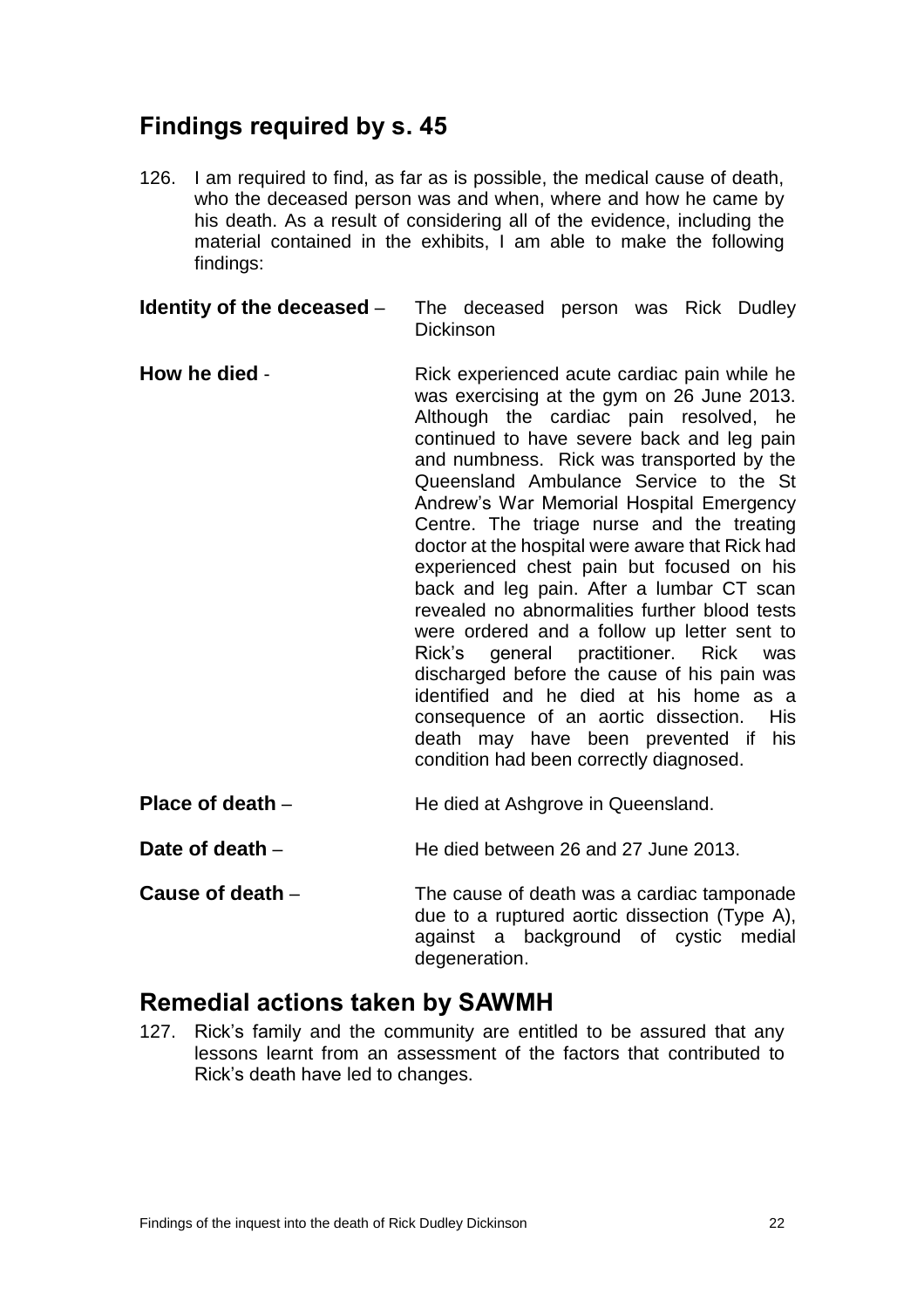128. As the family's submission helpfully noted:

*… staff in hospitals do not work in isolation and it is often not just one action or inaction that causes fatal events to occur. There is a complex relationship between humans and systems and when that relationship*  fails, disaster can strike unexpectedly, as it did for Rick. It is therefore *important when investigating factors contributing to deaths which in future may be preventable, to include not only an interrogation of* human *factors but also an examination of* systemic *flaws extant at the time of the event.*

- 129. The evidence at this inquest highlighted that there was a series of interrelated factors which contributed to Rick's death. It is important to acknowledge that some positive measures have been taken or are planned by SAWMH to address these factors and which should help prevent deaths of a similar nature. 28
- 130. Many of these changes respond to concerns identified in the family's submission (which used the National Safety and Quality Health Service Standards as a touchstone) in relation to matters such as the adequacy of clinical handovers, medication safety, records management, the frequency of observations, the timing of diagnostic tests and discharge practices. These changes demonstrate that the hospital has made a considered response to the circumstances of Rick's death.
- 131. Following Rick's death, the SAWMH Chest Pain Management Protocol (chest pathway) has been modified to include a reference to 'aortic dissection' as one of the 'time-urgent life threatening emergencies' to be entertained when a patient presents to the Emergency Centre with chest pain.<sup>29</sup> Dr May's evidence was that he was satisfied with this modification.
- 132. Doctors working in the SAWMH Emergency Centre are now reminded at the six monthly emergency centre craft group meeting that all tests and investigations ordered for a patient, together with results, proposed treatments plans and discussions with patients need to be recorded in the medical notes. It is the responsibility of the doctor to follow up an abnormal result which might include requesting a discharged patient to return to the Emergency Centre.<sup>30</sup>
- 133. Staff in the Emergency Centre have been reminded of the requirement to ensure that patient information labels are on the front of a patient's medical record and on each and every subsequent page. They have also been reminded to ensure that entries in the medical records are made using each individual's personal login. In November 2013 the computer system was upgraded to automatically log a staff member out of the system if the staff member has not used the computer terminal for

 $\overline{a}$ <sup>28</sup> B12

<sup>29</sup> B12.3

<sup>30</sup> B12, para 16-17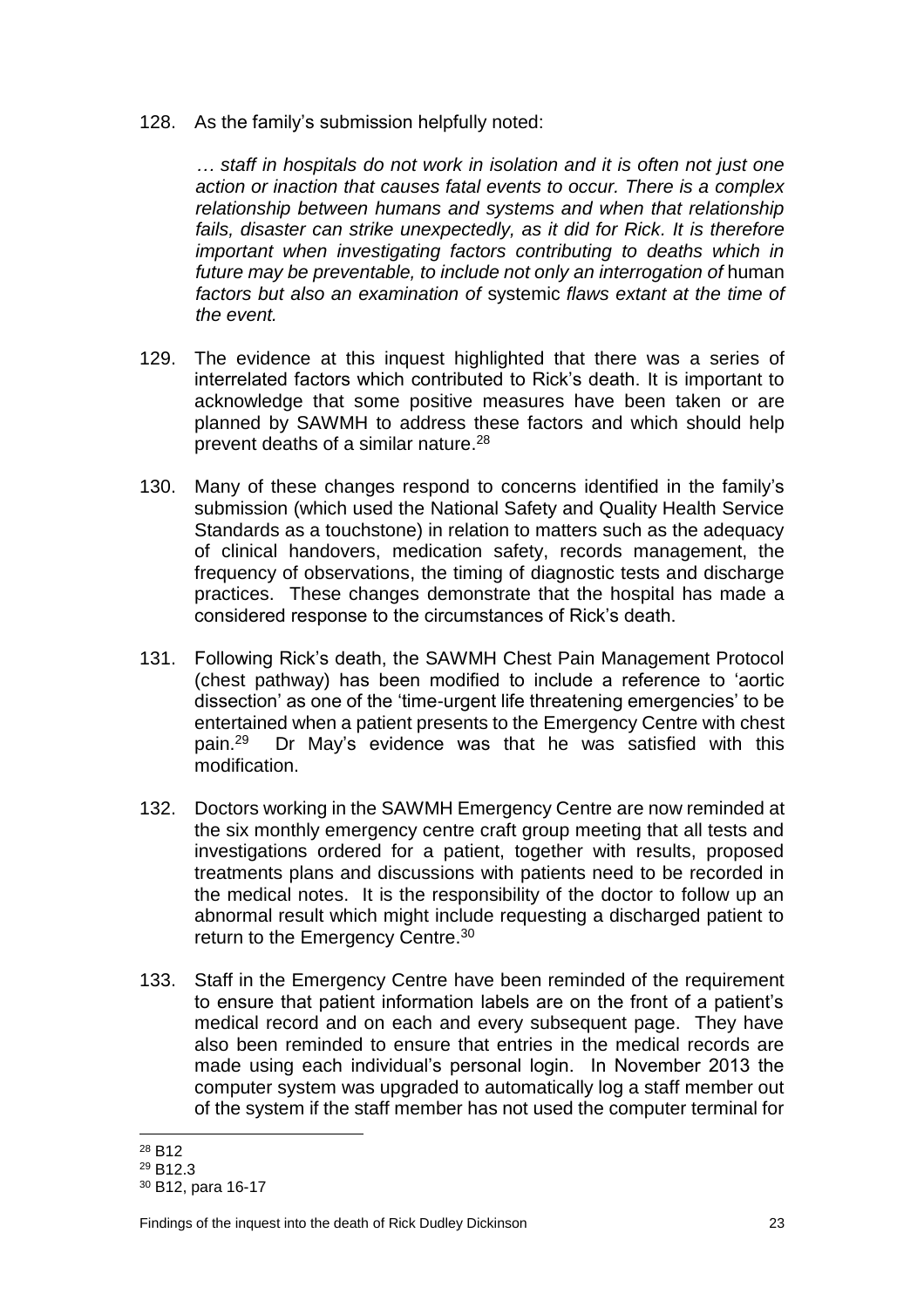30 minutes. The importance of adequate documentation has been reiterated.<sup>31</sup>

- 134. Vital sign observations of patients in the Emergency Centre are to be conducted half hourly. Any departure from this standing observation protocol and the rationale for this is to be clearly documented in the patient's medical record.<sup>32</sup>
- 135. The Emergency Centre has commissioned a change to its Electronic Medical Record (EMR) to a different platform for the recording of nursing observations, which will not present the counterintuitive warning message, which likely led to the failure to record some of the observations taken on the night of Rick's attendance. The change to the EMR will also allow the ECGs to be electronically attached to the patient record.
- 136. The EMR system will include a module enabling deteriorating patient alerts through the Queensland Adult Deterioration Detection System (Q-ADDS).
- 137. The Emergency Centre intends to introduce a compulsory check box to its EMR, which will require staff to document that they have sighted (and electronically signed for) the QAS eARF before being permitted to proceed further through the EMR.
- 138. The Emergency Centre has also increased administrative staffing levels to provide for the timely scanning of external documents such as the eARF into the EMR. The new platform for the EMR will also permit the Triage Notes to be visible on the home screen.
- 139. The SAWMH's Director of Emergency Medicine, Dr Rothwell, said at the inquest that he considered that handovers were an area for improvement in the Emergency Centre. The circumstances of Rick's death demonstrated the desirability of improvements in this regard. Rick's history of chest pain did not come to the attention of the two nurses who were allocated to care for him, namely Nurse Aldous or Nurse Zadeh. If either of these nurses had known of this (particularly Nurse Aldous), further steps may have been taken that would have led to an identification of the seriousness of this history.

<sup>31</sup> B12, para 20-25

<sup>32</sup> B12, para 26-28

Findings of the inquest into the death of Rick Dudley Dickinson 24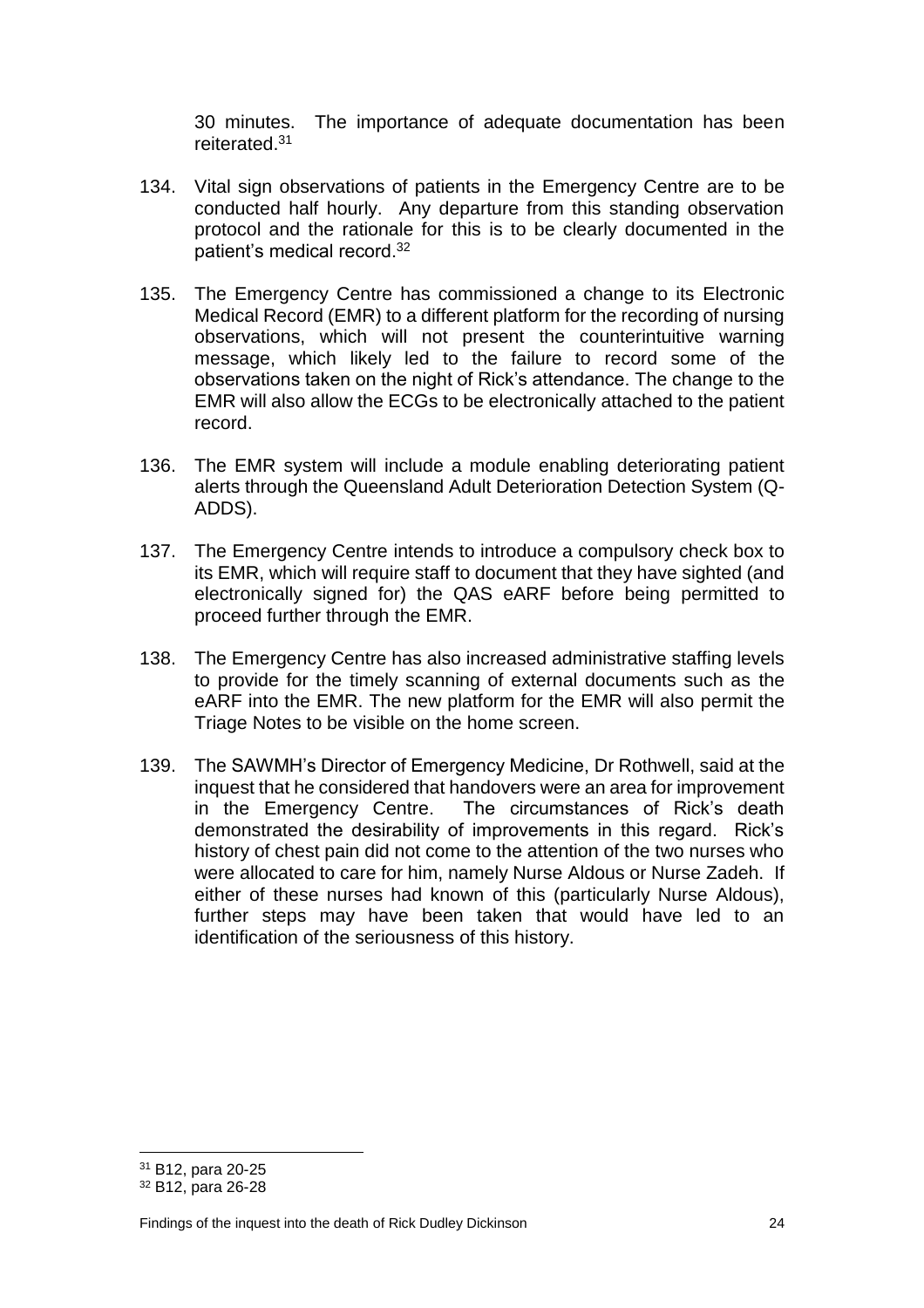- 140. The SAWMH has subsequently undertaken a review to ensure that all nursing staff are appropriately trained in the SHARED handover tool.<sup>33</sup> The staff will be regularly audited to ensure compliance with handover guidelines. The specific focus for emergency handover will centre around:
	- review of triage notes;
	- review of QAS records;
	- review of clinical observations trending; and
	- review of outstanding tests and interventions.
- 141. A Discharge Card for patients will be developed to cover any further information relating to appointments, additional wound care information, mobility, pain management and deterioration of symptoms.
- 142. Dr Rothwell was also cognisant that education is vital in raising awareness of aortic dissections and their variable presentations. The following steps have been taken in this regard:
	- a specialist emergency physician has been appointed as Director of Clinical Training;
	- Dr Cole and two other doctors working in the Emergency Centre who do not have specialist qualifications have completed an Emergency Medicine Certificate through the College of Emergency Medicine;
	- a video link has been established with the Royal Brisbane and Women's Hospital Emergency Centre weekly teaching program, which has covered both the assessment of chest pain and the diagnosis of aortic dissections; and
	- SAWMH achieved accreditation with the College of Emergency Medicine in 2014 as a department recognised for six months of advanced training for emergency medicine registrars. 34

## <span id="page-27-0"></span>**Comments and recommendations**

- 143. Section 46, insofar as it is relevant to this matter, provides that a coroner may comment on anything connected with a death that relates to public health or safety, the administration of justice or ways to prevent deaths from happening in similar circumstances in the future.
- 144. The evidence demonstrated that ordering of Dynastat and Kytril in the Emergency Centre was a vexed issue. It was beyond the scope of the inquest to consider the merits of the most appropriate medications to be administered in an emergency department. I note that the SAWMH Drug Advisory Committee has considered the issue and advised that these are appropriate medications for use in an emergency setting. I make no recommendations in that regard.

<sup>33</sup> Situation, history, assessment, risk, expectation and documentation

<sup>34</sup> B12, para 30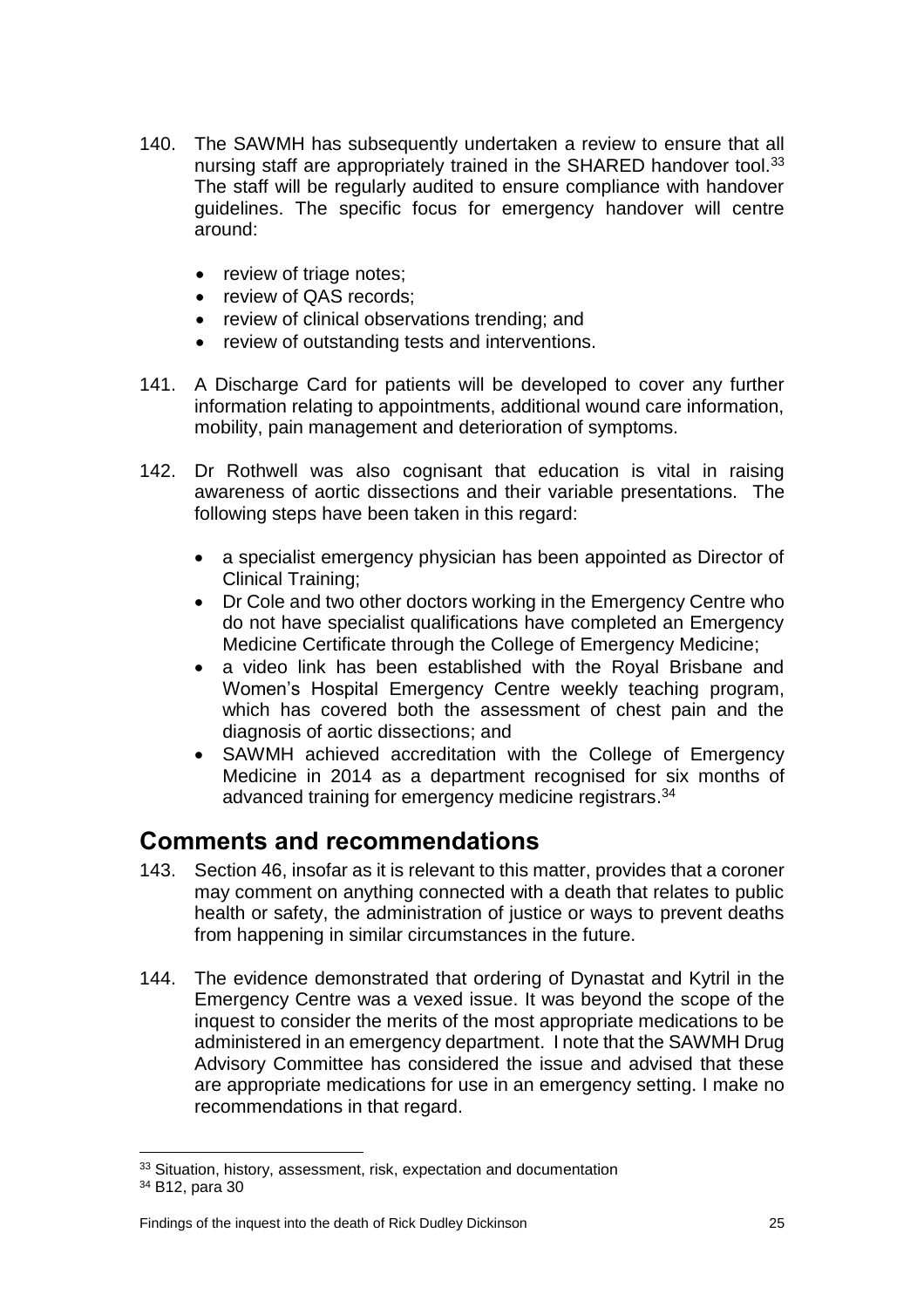- 145. Issues associated with aortic dissection, including the communication of ambulance information, diagnostic decision-making and the role of clinical pathways have been the subject of coronial consideration in several other Australian jurisdictions.<sup>35</sup>
- 146. As noted above, many of the systemic factors that contributed to the circumstances of Rick's death have been addressed by SAWMH. However, the circumstances of Rick's death highlight that there are ongoing opportunities to improve health outcomes and improve patient care with respect to aortic dissection in Queensland. I note that the QAS intended to issue a clinical communiqué in relation to aortic dissection following this inquest.
- 147. I make the following specific recommendations:
	- 1. That the Queensland Emergency Department Strategic Advisory Panel, the Australasian College of Emergency Medicine and the Queensland Ambulance Service review continuing medical education programs for all staff in emergency settings to ensure that aortic dissection is highlighted in any training relating to the differential diagnosis of patients presenting with chest and back pain and related complex issues.
	- 2. That Queensland Health consider the implementation of procedures to ensure that the information contained in an eARF is more readily available to treating clinicians, such as integration with electronic medical records, or modelling the SAWMH system requiring that the contents of the eARF are noted by hospital staff.

### <span id="page-28-0"></span>*Section 48 referral*

- 148. Section 48 of the *Coroners Act* provides that a coroner may give information about a person's conduct in a profession, obtained while investigating a death, to a disciplinary body for the person's profession if the coroner reasonably believes the information might cause the body to inquire into, or take steps in relation to, the conduct.
- 149. In this instance Dr Cole's conduct has already been referred to the Medical Board of Australia (the Board). I accept that no purpose would be served by another referral of Dr Cole's conduct for the consideration of the Board.
- 150. The Board had the benefit of Professor Kelly's report dated 18 April 2014 detailing her criticisms of Dr Cole's management of Rick. Dr Cole was cautioned and entered into undertakings which were proposed by the Board and satisfactorily completed by Dr Cole.<sup>36</sup>

 $\overline{a}$ <sup>35</sup> For example, *Finding - Inquest into the Death of Constandia Petzierides*, Coroners Court, Victoria, 5 June 2014

<sup>36</sup> Ex. B3.3